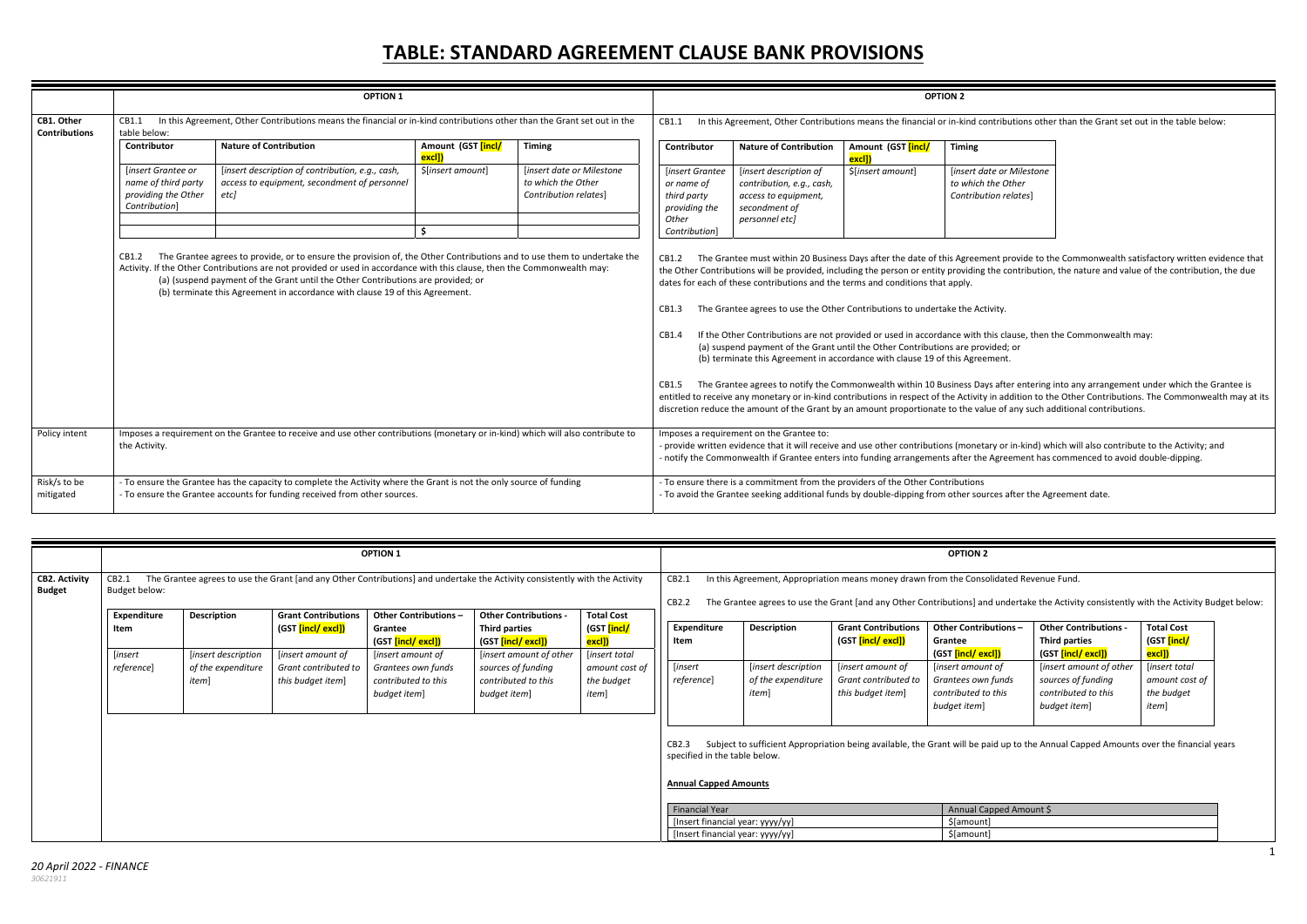|                                                                                                                                                                                                                                            | <b>OPTION 2</b>                                                                                                                                                                                                                                                                          |  |
|--------------------------------------------------------------------------------------------------------------------------------------------------------------------------------------------------------------------------------------------|------------------------------------------------------------------------------------------------------------------------------------------------------------------------------------------------------------------------------------------------------------------------------------------|--|
| nancial year: yyyy/yy]                                                                                                                                                                                                                     | \$[amount]                                                                                                                                                                                                                                                                               |  |
| nancial year: yyyy/yy]                                                                                                                                                                                                                     | \$[amount]                                                                                                                                                                                                                                                                               |  |
|                                                                                                                                                                                                                                            | \$[amount]                                                                                                                                                                                                                                                                               |  |
| mount for that financial year specified in the table under clause CB2.3.                                                                                                                                                                   | The Commonwealth is not required to make a payment if it would result in the amount paid in a financial year exceeding that Annual                                                                                                                                                       |  |
| y approves an increase of that amount under clause CB2.7.                                                                                                                                                                                  | In accordance with the Activity Budget under clause CB2.2, the Annual Capped Amounts may not be exceeded unless the Commonwealth                                                                                                                                                         |  |
| Agreement.                                                                                                                                                                                                                                 | Subject to this clause, the Grantee may reallocate expenditure in respect of categories of expenditure in the Activity Budget, provided it<br>naterially change the Activity, any Milestone(s) set out in this Agreement, or cause the Grantee to be in breach of any of its obligations |  |
| The Grantee must give the Commonwealth by:<br>(a) 1 February each Financial Year; or<br>(b) at any time the Grantee wishes to request a variation to any one or more of the Annual Capped Amounts; or<br>reasons for the proposed changes. | (c) if otherwise requested by the Commonwealth, a revised Activity Budget in a form acceptable to the Commonwealth. The revised Activity<br>Budget must clearly identify any proposed changes, including of any proposed changes to the Annual Capped Amounts, and an explanation        |  |
| o the Annual Capped Amounts. The Commonwealth's approval may be granted subject to conditions.                                                                                                                                             | The Commonwealth may, at its discretion, approve or reject a revised Activity Budget provided under clause CB2.7 and/or any proposed                                                                                                                                                     |  |
| ne Activity Budget and, if relevant, the Annual Capped Amounts will be adjusted accordingly.                                                                                                                                               | If a revised Activity Budget and any proposed changes to the Annual Capped Amounts are approved by the Commonwealth, then it will                                                                                                                                                        |  |

ne Activity Material is shared between the Parties as <mark>[set out at</mark>

|                           | <b>OPTION 1</b>                                                                                                                                                                                                | <b>OPTION 2</b>                                                                                                                                                                                                                                                                                                                                                                                                                                                                                                                                                                                                                                                                                                                                                                                                                                                                                                                                                                                                                                                                                                                                                                                                                                                                                                                                                                                                                                                      |
|---------------------------|----------------------------------------------------------------------------------------------------------------------------------------------------------------------------------------------------------------|----------------------------------------------------------------------------------------------------------------------------------------------------------------------------------------------------------------------------------------------------------------------------------------------------------------------------------------------------------------------------------------------------------------------------------------------------------------------------------------------------------------------------------------------------------------------------------------------------------------------------------------------------------------------------------------------------------------------------------------------------------------------------------------------------------------------------------------------------------------------------------------------------------------------------------------------------------------------------------------------------------------------------------------------------------------------------------------------------------------------------------------------------------------------------------------------------------------------------------------------------------------------------------------------------------------------------------------------------------------------------------------------------------------------------------------------------------------------|
|                           |                                                                                                                                                                                                                | [Insert financial year: yyyy/yy]<br>\$[amount]<br>[Insert financial year: yyyy/yy]<br>\$[amount]<br>Total \$<br>\$[amount]<br>The Commonwealth is not required to make a payment if it would result in the amount paid in a financial year exceeding that Annual<br>CB2.4<br>Capped Amount for that financial year specified in the table under clause CB2.3.<br>In accordance with the Activity Budget under clause CB2.2, the Annual Capped Amounts may not be exceeded unless the Commonwealth<br>CB2.5<br>specifically approves an increase of that amount under clause CB2.7.<br>Subject to this clause, the Grantee may reallocate expenditure in respect of categories of expenditure in the Activity Budget, provided it<br>CB2.6<br>does not materially change the Activity, any Milestone(s) set out in this Agreement, or cause the Grantee to be in breach of any of its obligations<br>under this Agreement.<br>The Grantee must give the Commonwealth by:<br>CB2.7<br>(a) 1 February each Financial Year; or<br>(b) at any time the Grantee wishes to request a variation to any one or more of the Annual Capped Amounts; or<br>(c) if otherwise requested by the Commonwealth, a revised Activity Budget in a form acceptable to the Commonwealth. The revised Activit<br>Budget must clearly identify any proposed changes, including of any proposed changes to the Annual Capped Amounts, and an explanatior<br>reasons for the proposed changes. |
|                           |                                                                                                                                                                                                                | The Commonwealth may, at its discretion, approve or reject a revised Activity Budget provided under clause CB2.7 and/or any proposed<br>CB2.8<br>changes to the Annual Capped Amounts. The Commonwealth's approval may be granted subject to conditions.                                                                                                                                                                                                                                                                                                                                                                                                                                                                                                                                                                                                                                                                                                                                                                                                                                                                                                                                                                                                                                                                                                                                                                                                             |
|                           |                                                                                                                                                                                                                | If a revised Activity Budget and any proposed changes to the Annual Capped Amounts are approved by the Commonwealth, then it will<br>CB2.9<br>become the Activity Budget and, if relevant, the Annual Capped Amounts will be adjusted accordingly.                                                                                                                                                                                                                                                                                                                                                                                                                                                                                                                                                                                                                                                                                                                                                                                                                                                                                                                                                                                                                                                                                                                                                                                                                   |
| Policy intent             | Provides the Commonwealth:<br>- with a projected forecast of the Grantee's expenditure of the Grant;<br>- oversight of the Grantee's actual expenditure of the Grant against the Grantee's projected forecast. | Provides the Commonwealth with oversight of how the Grantee spends the Grant by imposing Annual Capped Amounts which the Commonwealth<br>will pay to the Grantee.                                                                                                                                                                                                                                                                                                                                                                                                                                                                                                                                                                                                                                                                                                                                                                                                                                                                                                                                                                                                                                                                                                                                                                                                                                                                                                    |
| Risk/s to be<br>mitigated | - Grantee's actual expenditure of the Grant is in excess of the Activity Budget resulting in the Activity being unable to be delivered within<br>budget.                                                       | Grantee's expenditure of the Grant in excess of the Activity Budget resulting in the Activity being unable to be delivered.                                                                                                                                                                                                                                                                                                                                                                                                                                                                                                                                                                                                                                                                                                                                                                                                                                                                                                                                                                                                                                                                                                                                                                                                                                                                                                                                          |

*Property Rights in Activity Material owned by Commonwealth (Commonwealth Activity Material):*

*Property Rights in Activity Material owned by the Grantee (Grantee Activity Material):*

the Gramonwealth with a copy of any Activity Material in the format

irrevocable, royalty‐free licence (including a right to sub licence) to Aaterial as specified in the Grant Details for Commonwealth Purposes.

accordance with the Agreement (and the use of specified Activity ectual Property Rights.

ition to acts of false attribution) from all authors of Reporting t Material by the Commonwealth in accordance with this Agreement,

research or policy where the Commonwealth wishes to own some of

|                                                                                  | <b>OPTION 1</b>                                                                                                                                                                                                                                                                                                                                                                                                                                                                                                                                                                                                                                                                                                                                                                                                                                                                                                                                                                                                                                                                                                                            | <b>OPTION 2</b>                                                                                                                                                                                                                                                                                                                                                                                                                                                                                                                                                                                                                                                                                                                                                                                                                                                                                                                                                                                                                                                          |
|----------------------------------------------------------------------------------|--------------------------------------------------------------------------------------------------------------------------------------------------------------------------------------------------------------------------------------------------------------------------------------------------------------------------------------------------------------------------------------------------------------------------------------------------------------------------------------------------------------------------------------------------------------------------------------------------------------------------------------------------------------------------------------------------------------------------------------------------------------------------------------------------------------------------------------------------------------------------------------------------------------------------------------------------------------------------------------------------------------------------------------------------------------------------------------------------------------------------------------------|--------------------------------------------------------------------------------------------------------------------------------------------------------------------------------------------------------------------------------------------------------------------------------------------------------------------------------------------------------------------------------------------------------------------------------------------------------------------------------------------------------------------------------------------------------------------------------------------------------------------------------------------------------------------------------------------------------------------------------------------------------------------------------------------------------------------------------------------------------------------------------------------------------------------------------------------------------------------------------------------------------------------------------------------------------------------------|
| CB3.<br><b>Intellectual</b><br>property in<br><b>Activity</b><br><b>Material</b> | The Grantee agrees, on request from the Commonwealth, to provide the Commonwealth with a copy of any Activity<br>CB3.1<br>Material in the format reasonably requested by the Commonwealth.<br>The Grantee provides the Commonwealth a permanent, non-exclusive, irrevocable, royalty-free licence (including a right<br>CB3.2<br>to sub license) to use, modify, communicate, reproduce, publish, and adapt the Activity Material as specified in the Grant Details for<br>Commonwealth Purposes.<br>The Grantee warrants that the provision of Activity Material in accordance with the Agreement (and the use of specified<br>CB3.3<br>Activity Material in accordance with clause CB3.2) will not infringe any third party's Intellectual Property Rights.<br>The Grantee will obtain written moral rights consents (other than in relation to acts of false attribution) from all authors of<br>CB3.4<br>Reporting Material, and any Activity Material specified in the Grant Details to the use of that Material by the Commonwealth in<br>accordance with this Agreement, prior to that Material being provided to the Commonwealth. | The Parties agree that the ownership of Intellectual Property Rights in th<br>CB3.1<br>Schedule $X$ [or] [as follows:<br>Intellectual Property Rights in Activity Material owned by Commonwealth (Commo<br>(a) [insert]<br>Intellectual Property Rights in Activity Material owned by the Grantee (Grantee Act<br>(a) [insert]<br>$(b)$<br>The Grantee agrees, on request from the Commonwealth, to provide the<br>CB3.2<br>reasonably requested by the Commonwealth.<br>The Grantee provides the Commonwealth a permanent, non-exclusive, in<br>CB3.3<br>use, modify, communicate, reproduce, publish, and adapt the Grantee's Activity M<br>The Grantee warrants that the provision and use of Activity Material in a<br>CB3.4<br>Material in accordance with clause CB3.3) will not infringe any third party's Intelled<br>The Grantee will obtain written moral rights consents (other than in relat<br>CB3.5<br>Material, and any Activity Material specified in the Grant Details to the use of that<br>prior to that Material being provided to the Commonwealth. |
| Policy intent                                                                    | To allow the Commonwealth to use Activity Material provided by the Grantee that is specified in the Grant Details. The<br>Commonwealth will be able to receive a copy of and review, but will not be able to otherwise use, other Activity Material provided<br>to it under clause CB3.1.<br>To require the Grantee to obtain moral rights consents for Reporting Material and Activity Material specified in the Grant Details.                                                                                                                                                                                                                                                                                                                                                                                                                                                                                                                                                                                                                                                                                                           | To provide for arrangements for IP in grant agreements involving publicly funded r<br>the IP.                                                                                                                                                                                                                                                                                                                                                                                                                                                                                                                                                                                                                                                                                                                                                                                                                                                                                                                                                                            |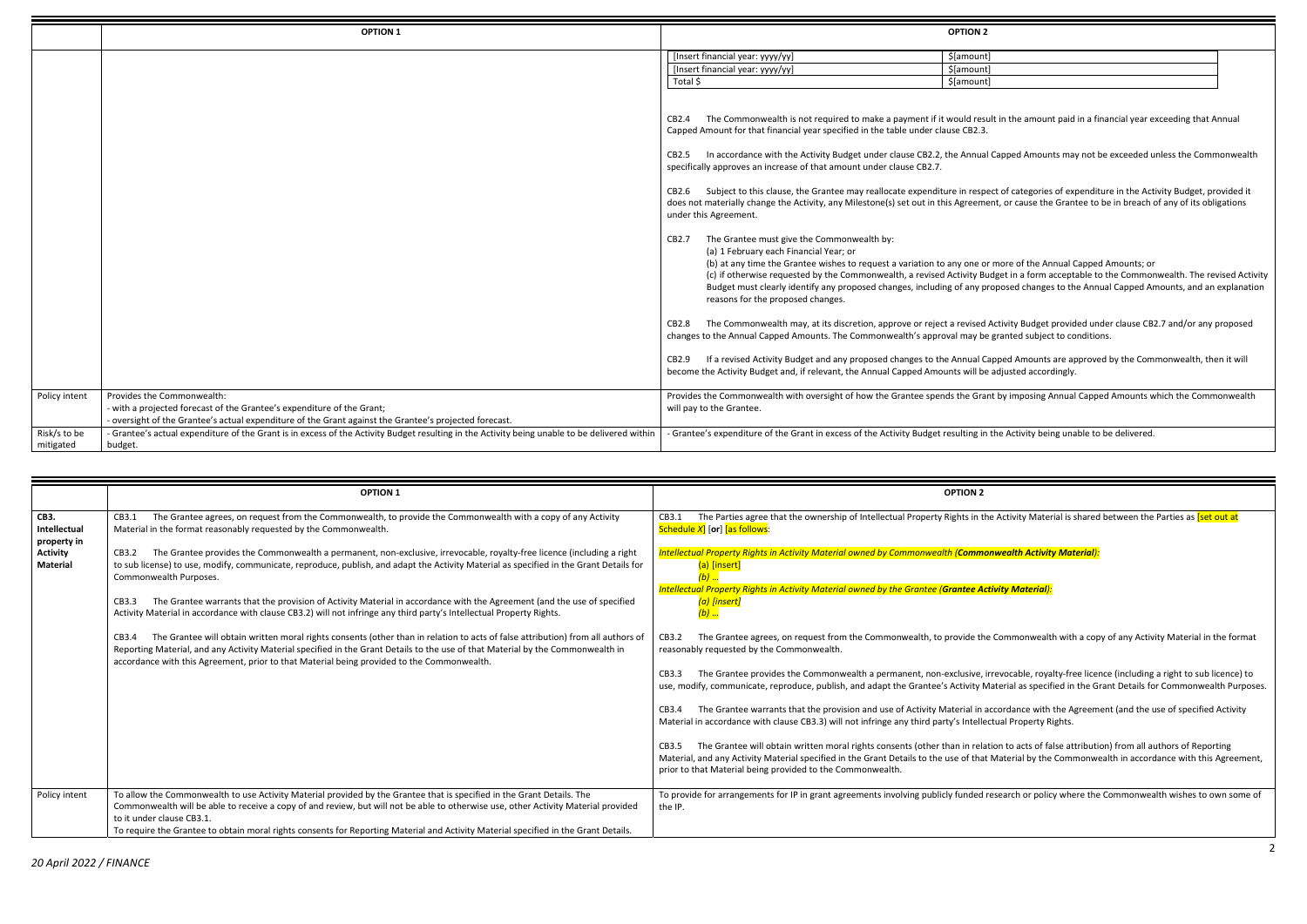|                                                               | <b>OPTION 1</b>                                                                                                                                                                                                                                                                                                                                                                                                                                                                                                                                                                                                                                                                       | <b>OPTION 2</b> |
|---------------------------------------------------------------|---------------------------------------------------------------------------------------------------------------------------------------------------------------------------------------------------------------------------------------------------------------------------------------------------------------------------------------------------------------------------------------------------------------------------------------------------------------------------------------------------------------------------------------------------------------------------------------------------------------------------------------------------------------------------------------|-----------------|
|                                                               | IP clause has been reinstated in general grant conditions to cover Reporting Material only (see clause 17).                                                                                                                                                                                                                                                                                                                                                                                                                                                                                                                                                                           |                 |
| Risk/s to be<br>mitigated                                     |                                                                                                                                                                                                                                                                                                                                                                                                                                                                                                                                                                                                                                                                                       |                 |
|                                                               | <b>OPTION 3</b>                                                                                                                                                                                                                                                                                                                                                                                                                                                                                                                                                                                                                                                                       |                 |
| <b>CB3A.</b><br><b>Intellectual</b><br>property -<br>research | CB3A.1 In this Agreement:<br><b>Application means [insert]</b><br><b>National (IPPF Research) Principles</b><br>means the National Principles of Intellectual Property for Publicly Funded Research (available<br>at: http://www.arc.gov.au/policy) and any successor document.<br>CB3A.1 The Commonwealth agrees not to claim ownership of any Intellectual Property Rights in an Application or in any research<br>arising from the Activity.                                                                                                                                                                                                                                       |                 |
|                                                               | CB3A.2 The Grantee agrees to:<br>(a) comply with an intellectual property policy which:<br>(i) is approved by the Grantee's governing body;<br>(ii) has as one of its aims, the maximisation of benefits to Australia arising from publicly funded research; and<br>(iii) complies with the National (IPPF Research) Principles;<br>(b) ensure that the Grantee and all applicants for participation in the Activity are familiar with the current intellectual<br>property and patent landscape for the research areas included in the Application.<br>CB3A.3 The Grantee provides the Commonwealth a permanent, non-exclusive, irrevocable, royalty-free licence (including a right |                 |
|                                                               | to sub-license) to use, modify, communicate, reproduce, publish and adapt the Activity Material.                                                                                                                                                                                                                                                                                                                                                                                                                                                                                                                                                                                      |                 |
| Policy intent                                                 | To provide for arrangements for IP in grant agreements involving publicly funded research where the Commonwealth does not wish<br>to have any claim over the IP.                                                                                                                                                                                                                                                                                                                                                                                                                                                                                                                      |                 |
| Risk/s to be<br>mitigated                                     | - The Commonwealth is unable to use IP material created by the Grantee as a result of the Grant.                                                                                                                                                                                                                                                                                                                                                                                                                                                                                                                                                                                      |                 |

| <b>CB3B.</b><br>Creative<br><b>Commons</b><br>licence | CB3B.1 The licence in clause 17 includes a right for the Commonwealth to licence the Reporting Material [, and any Activity Material<br>specified in the Grant Details, to the public under a Creative Commons Attribution licence (CC BY licence).               |  |
|-------------------------------------------------------|-------------------------------------------------------------------------------------------------------------------------------------------------------------------------------------------------------------------------------------------------------------------|--|
| Policy intent                                         | To allow the Commonwealth to publish Reporting Material and any Activity Material specified in the Grant Details under a creative<br>commons attribution licence so as to align, where necessary and appropriate, with entities' website publishing requirements. |  |
| Risk/s to be<br>mitigated                             | - The Commonwealth is unable to publish material it receives from the Grantee on a CC BY basis on its website.                                                                                                                                                    |  |

| <b>CB4. Access</b> | The Grantee agrees to give the Commonwealth, or any persons authorised in writing by the Commonwealth:<br>CB4.1                       |
|--------------------|---------------------------------------------------------------------------------------------------------------------------------------|
| /Monitoring/       | (a) access to premises where the Activity is being performed and/or where Material relating to the Activity is kept within the        |
| inspection         | time period specified in a Commonwealth notice; and                                                                                   |
|                    | (b) permission to inspect and take copies of any Material relevant to the Activity.                                                   |
|                    | The Auditor-General and any Information Officer under the Australian Information Commissioner Act 2010 (Cth) (including<br>CB4.2      |
|                    | their delegates) are persons authorised for the purposes of clause CB4.1.                                                             |
|                    | This clause CB4 does not detract from the statutory powers of the Auditor-General or an Information Officer (including their<br>CB4.3 |
|                    | delegates).                                                                                                                           |
| Policy intent      | Allows for inspection by the Commonwealth and Auditor-General in high-risk circumstances.                                             |
| Risk/s to be       | - Grantee obstruction in any investigation undertaken by or on behalf of the Commonwealth.                                            |
| mitigated          |                                                                                                                                       |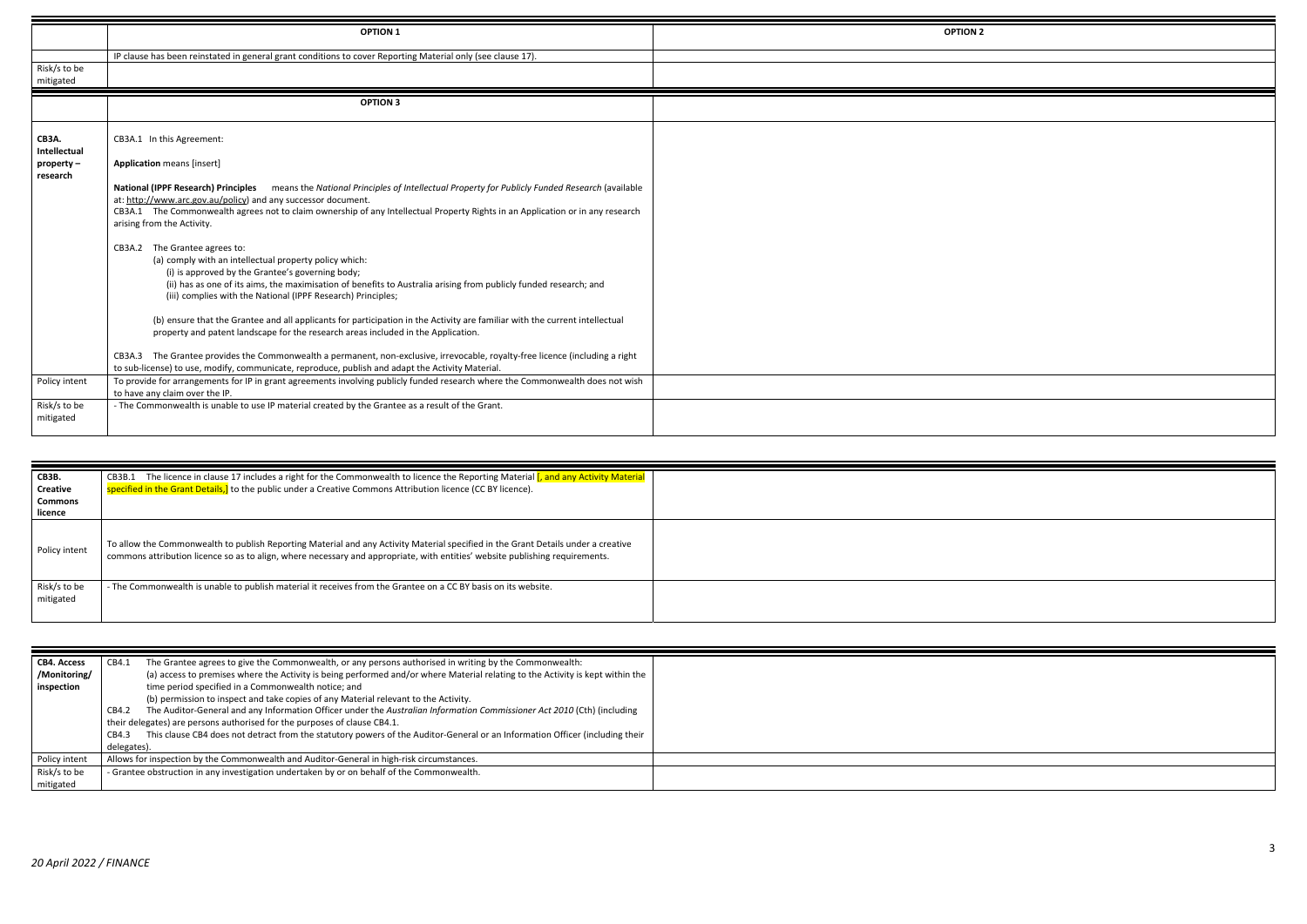|                                 |                                   |                                                                          |                        | <b>OPTION 1</b>                                         |                                                                                                                                                                                                                                                                                                                                                                                                                                                                                                   |                                                                                                                           |                                   |                                                            |                                                            |                                                                            | <b>OPTION 2</b>                                                                                                                                                                                                                                                                                                                                                                                                                                                                                                                                                                                                                                                        |                                                    |                        |                                        |                        |                                        |             |
|---------------------------------|-----------------------------------|--------------------------------------------------------------------------|------------------------|---------------------------------------------------------|---------------------------------------------------------------------------------------------------------------------------------------------------------------------------------------------------------------------------------------------------------------------------------------------------------------------------------------------------------------------------------------------------------------------------------------------------------------------------------------------------|---------------------------------------------------------------------------------------------------------------------------|-----------------------------------|------------------------------------------------------------|------------------------------------------------------------|----------------------------------------------------------------------------|------------------------------------------------------------------------------------------------------------------------------------------------------------------------------------------------------------------------------------------------------------------------------------------------------------------------------------------------------------------------------------------------------------------------------------------------------------------------------------------------------------------------------------------------------------------------------------------------------------------------------------------------------------------------|----------------------------------------------------|------------------------|----------------------------------------|------------------------|----------------------------------------|-------------|
| CB5.<br>Equipment<br>and assets | CB5.1<br>CB5.2                    | In this Agreement:<br>(a) [insert list of approved equipment and assets] |                        |                                                         | Asset means any item of property purchased, leased, created or otherwise brought into existence wholly, or in part, with<br>the use of the Grant [, excluding Activity Material [and/,] Intellectual Property Rights [and real property]].<br>The Grantee agrees to obtain the Commonwealth's prior written approval to use the Grant to purchase any item of<br>equipment or Asset for \$[insert] (including GST) or more, apart from those listed in the Activity Budget and/or detailed below: |                                                                                                                           | CB5.1<br>CB5.2                    | In this Agreement                                          | (a) <i>[insert list of approved equipment and assets]</i>  |                                                                            | Asset means any item of property purchased, leased, created or otherwise brought into existence wholly, or in part, with the use of the Grant<br>[, excluding Activity Material [and/,] Intellectual Property Rights [and real property]]<br>The Grantee agrees to obtain the Commonwealth's prior written approval to use the Grant to purchase any item of equipment or Asset for<br>\$[insert] (including GST) or more, apart from those listed in the Activity Budget and/or detailed below:                                                                                                                                                                       |                                                    |                        |                                        |                        |                                        |             |
|                                 | CB5.3<br>acquired with the Grant. |                                                                          |                        |                                                         | Unless otherwise agreed in writing by the Commonwealth, the Grantee must ensure that it owns any equipment or Asset                                                                                                                                                                                                                                                                                                                                                                               |                                                                                                                           | CB5.3<br>in part using the Grant. |                                                            |                                                            |                                                                            | Unless otherwise agreed in writing by the Commonwealth, the Grantee must ensure that it owns any equipment or Asset acquired in whole or                                                                                                                                                                                                                                                                                                                                                                                                                                                                                                                               |                                                    |                        |                                        |                        |                                        |             |
|                                 | CB5.4<br>conditions.<br>CB5.5     | Commonwealth upon request.                                               |                        |                                                         | the Activity. The Commonwealth may give its agreement subject to conditions and the Grantee must comply with any such<br>The Grantee agrees to maintain a register of all Assets with a value of \$[insert] (including GST) or more at the time of the<br>Asset's purchase, lease, creation or bringing into existence in the form specified below and to provide the register to the                                                                                                             | Unless to the extent the Commonwealth agrees otherwise in writing, the Grantee agrees to use the Asset for the purpose of | CB5.4                             |                                                            | (d) maintain the Asset in good working order;              | (a) use the Asset solely for the purposes of the Activity;                 | For the term of the Agreement, in relation to any Asset, the Grantee agrees to:<br>(b) not encumber, grant a security interest over or dispose of the Asset without the Commonwealth's prior written approval;<br>(c) hold the Asset securely and safeguard it against theft, loss, damage, or unauthorised use;<br>(e) ensure the Asset is properly insured for its full replacement value; and<br>(f) obtain and maintain all required registrations and licences for the Asset.                                                                                                                                                                                     |                                                    |                        |                                        |                        |                                        |             |
|                                 | Item<br>Number                    | Description                                                              | Date of<br>acquisition | <b>Grant Contributions</b>                              | Other Contributions -<br>Grantee                                                                                                                                                                                                                                                                                                                                                                                                                                                                  | Other Contributions -<br><b>Third Parties</b>                                                                             | CB5.5                             |                                                            |                                                            |                                                                            | The Grantee agrees to maintain a register of all Assets with a value of \$[insert] (including GST) or more at the time of the Asset's purchase,<br>lease, creation or bringing into existence in the form specified below and to provide the register to the Commonwealth upon request.                                                                                                                                                                                                                                                                                                                                                                                |                                                    |                        |                                        |                        |                                        |             |
|                                 | [insert<br><i>reference</i>       | [insert description<br>of the equipment or<br>asset]                     |                        | [insert amount of<br>Grant contributed<br>to this item] | [insert amount of<br>Grantees own funds<br>contributed to this<br>item]                                                                                                                                                                                                                                                                                                                                                                                                                           | [insert amount of<br>other sources of<br>funding contributed<br>to this item]                                             | Item<br>Number                    | Description                                                | Grant<br>Contributions                                     | Other<br>Contributions -<br>Grantee                                        | Other<br>Contributions-<br><b>Third Parties</b>                                                                                                                                                                                                                                                                                                                                                                                                                                                                                                                                                                                                                        | <b>Total Cost</b>                                  | Date of<br>acquisition | Is the<br>Asset<br>owned or<br>leased? | Date<br>disposed<br>of | Proceeds of<br>any sale or<br>disposal | Und<br>valu |
|                                 | CB5.6                             |                                                                          |                        |                                                         | On expiration or termination of the Agreement, the Grantee agrees to transfer any Asset to the Commonwealth or a third<br>party nominated by the Commonwealth or otherwise deal with the Asset as directed by the Commonwealth.                                                                                                                                                                                                                                                                   |                                                                                                                           | [insert<br><i>reference</i> ]     | [insert<br>description of<br>the<br>equipment or<br>asset] | [insert amount<br>of Grant<br>contributed to<br>this item] | [insert amount<br>of Grantees<br>own funds<br>contributed to<br>this item] | [insert amount<br>of other sources<br>of funding<br>contributed to<br>this item]                                                                                                                                                                                                                                                                                                                                                                                                                                                                                                                                                                                       | [insert<br>total<br>amount<br>cost of<br>the item] |                        |                                        |                        |                                        |             |
|                                 |                                   |                                                                          |                        |                                                         |                                                                                                                                                                                                                                                                                                                                                                                                                                                                                                   |                                                                                                                           | CB5.6<br>CB5.7                    |                                                            | Grant and used for the purposes of the Activity.           |                                                                            | The Grantee agrees that the proceeds from the sale of any Asset disposed of during the term of the Agreement must be treated as part of the<br>If an Asset is lost, damaged or destroyed then, unless otherwise agreed in writing by the Commonwealth, the Grantee agrees to ensure that<br>the Asset is promptly repaired, replaced or otherwise reinstated. This clause CB5 continues to apply to the reinstated Asset.<br>CB5.8 On the expiration or termination of the Agreement, the Grantee agrees to transfer any Asset to the Commonwealth or a third party<br>nominated by the Commonwealth or otherwise deal with the Asset as directed by the Commonwealth. |                                                    |                        |                                        |                        |                                        |             |
| Policy intent                   |                                   | turned into Grantee's own funds via the purchase and sale of Assets.     |                        |                                                         | Protects the Commonwealth's rights in relation to any equipment or assets purchased with the Grant and avoids Grant funds being                                                                                                                                                                                                                                                                                                                                                                   |                                                                                                                           |                                   | the Agreement has expired.                                 |                                                            |                                                                            | Protects the Commonwealth's rights in relation to any equipment or assets purchased with the Grant and avoids Grant funds being turned into<br>Grantee's own funds via the purchase and sale of Assets. Imposes additional Grantee responsibilities for any loss, damage or disposal of Assets after                                                                                                                                                                                                                                                                                                                                                                   |                                                    |                        |                                        |                        |                                        |             |
| Risk/s to be<br>mitigated       |                                   | - Grantee uses Assets for unauthorised purposes.                         |                        |                                                         |                                                                                                                                                                                                                                                                                                                                                                                                                                                                                                   |                                                                                                                           |                                   |                                                            | Grantee uses Assets for unauthorised purposes.             |                                                                            | Grantee fails to protect Assets from loss or damage or inappropriately disposes of Assets.                                                                                                                                                                                                                                                                                                                                                                                                                                                                                                                                                                             |                                                    |                        |                                        |                        |                                        |             |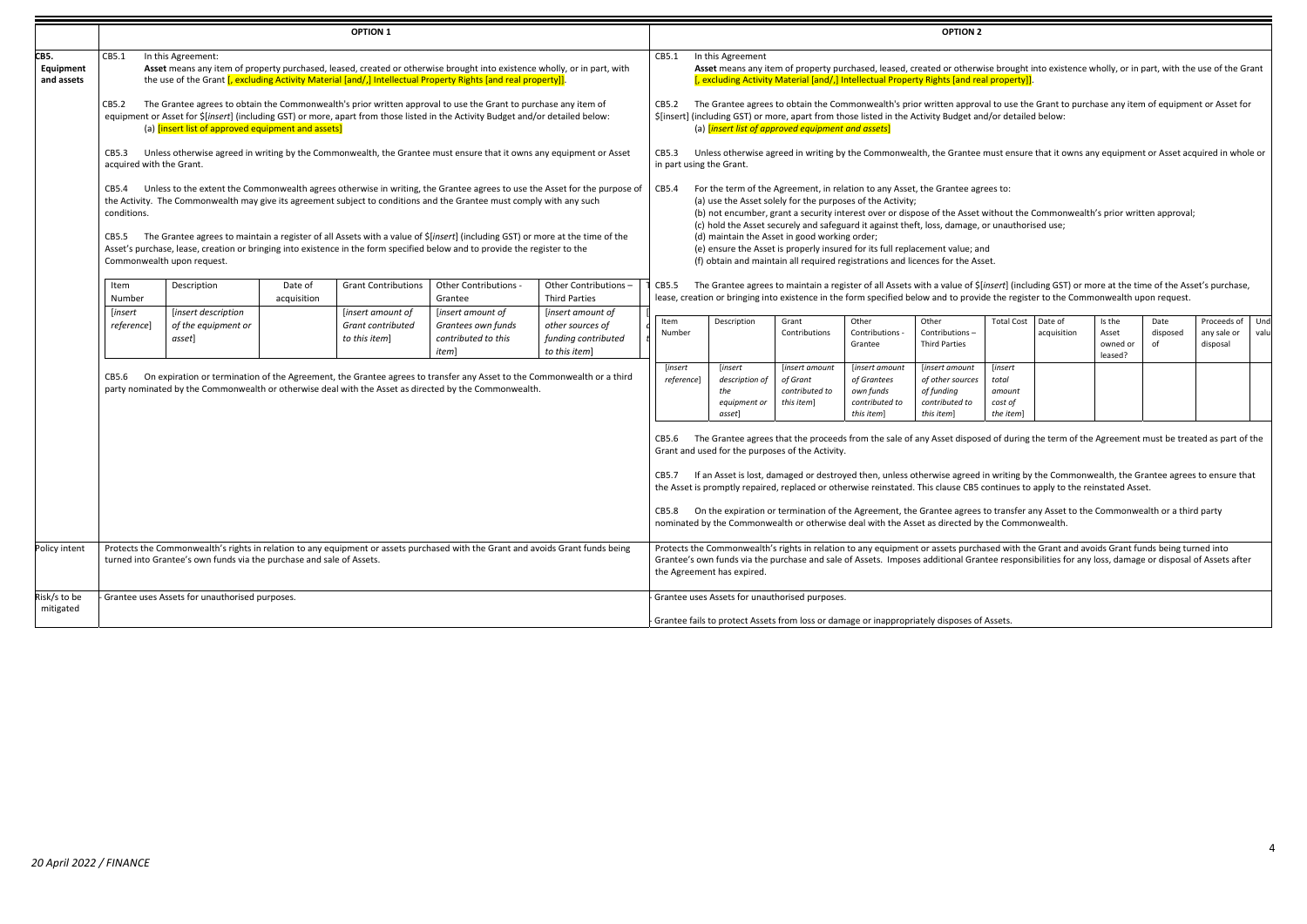

| CB6.                          | The Grantee agrees that the following personnel (Specified Personnel) will be involved in the Activity as set out below:<br>CB6.1                                                                                                                                                                        |
|-------------------------------|----------------------------------------------------------------------------------------------------------------------------------------------------------------------------------------------------------------------------------------------------------------------------------------------------------|
| <b>Specified</b><br>Personnel | [insert details, including name and nature of the role or work to be undertaken]                                                                                                                                                                                                                         |
|                               | The Grantee agrees to notify the Commonwealth as soon as practicable if the Specified Personnel are unable to perform<br>CB6.2<br>the work as required under this clause.                                                                                                                                |
|                               | The Grantee agrees to remove any personnel (including Specified Personnel, subcontractors, agents or volunteers)<br>CB6.3<br>involved in the Activity at the request of the Commonwealth.                                                                                                                |
|                               | If clause CB6.2 or clause CB6.3 applies, the Grantee will provide replacement personnel acceptable to and at no<br>CB6.4<br>additional cost to the Commonwealth at the earliest opportunity and without any interruption to the Grantee's compliance<br>with its other obligations under this Agreement. |
| Policy intent                 | Allows the Commonwealth to exercise input and control over the personnel who work on the Activity.                                                                                                                                                                                                       |
| Risk/s to be                  | - Commonwealth believes the Grantee's Specified Personnel are inappropriate to be involved in the Activity.                                                                                                                                                                                              |
| mitigated                     |                                                                                                                                                                                                                                                                                                          |

| <b>CB7. Relevant</b><br>qualifications,<br>licences, permits,<br>approvals or<br>skills | CB7.1<br>The Grantee agrees to ensure that personnel performing work in relation to the Activity: and<br>(a) are appropriately qualified to perform the tasks indicated;<br>(b) have obtained the required qualifications, licences, permits, approvals or skills before performing any part of the<br>Activity <i>[,including:</i><br>[insert details of relevant activities and the qualifications, skills or other requirements of personnel performing those<br>activities (e.g. certificate 4 etc)]; and<br>(c) continue to maintain all relevant qualifications, licences, permits, approvals or skills for the duration of their<br>involvement with the Activity. |
|-----------------------------------------------------------------------------------------|---------------------------------------------------------------------------------------------------------------------------------------------------------------------------------------------------------------------------------------------------------------------------------------------------------------------------------------------------------------------------------------------------------------------------------------------------------------------------------------------------------------------------------------------------------------------------------------------------------------------------------------------------------------------------|
| Policy intent                                                                           | Imposes obligations on the Grantee about the relevant skills and qualifications of personnel engaged to work on the Activity.                                                                                                                                                                                                                                                                                                                                                                                                                                                                                                                                             |
| Risk/s to be<br>mitigated                                                               | - Personnel with inappropriate qualifications or skills are engaged to work on the Activity.                                                                                                                                                                                                                                                                                                                                                                                                                                                                                                                                                                              |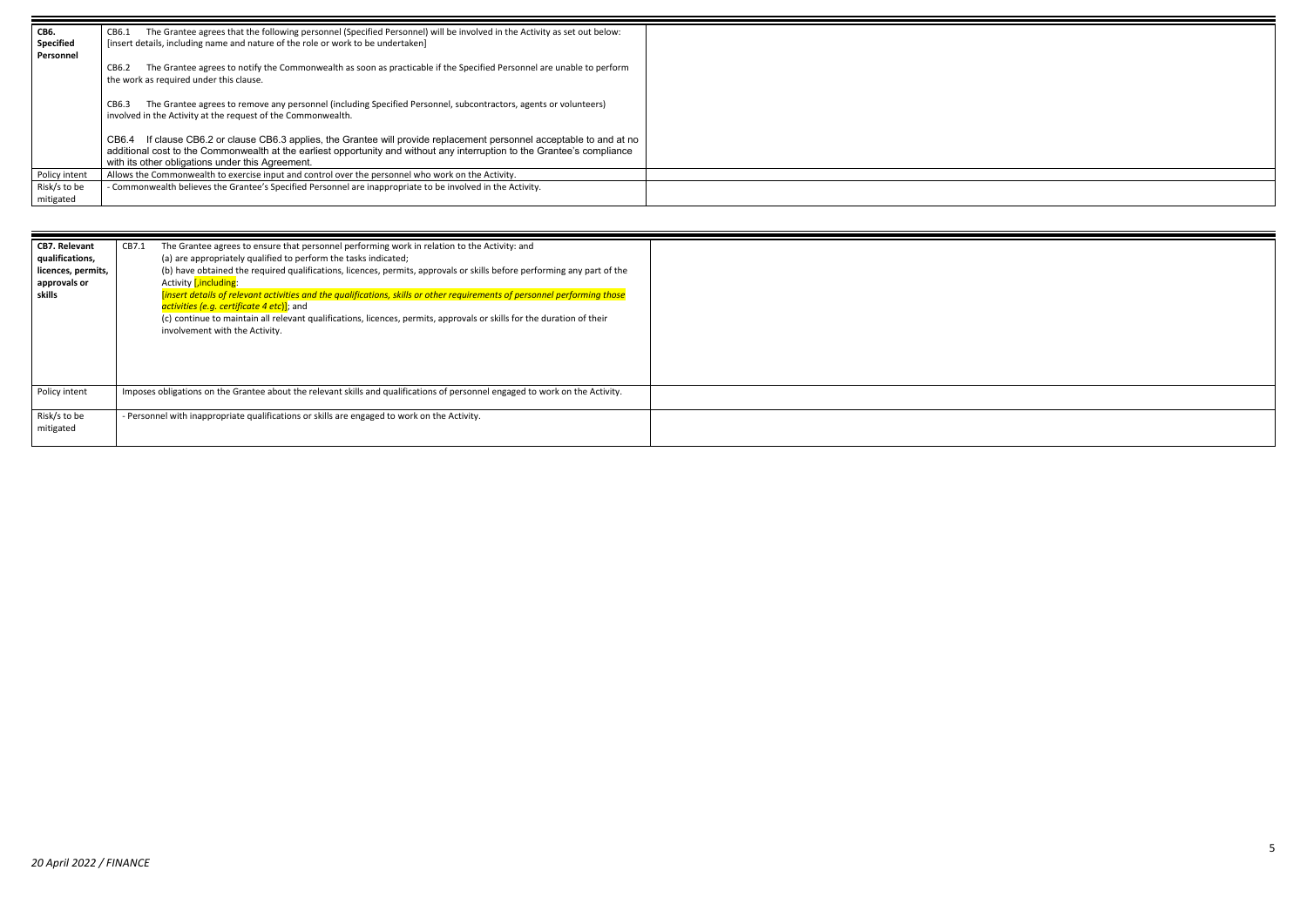6

| <b>CB8. Vulnerable</b><br><b>Persons</b> | CB8.1<br>In this Agreement:                                                |                                                                                                                                                                                                                                                                                                                                                                                                                                                                                                                                                                                                                                                                                                                                                                                                                                                    |  |  |
|------------------------------------------|----------------------------------------------------------------------------|----------------------------------------------------------------------------------------------------------------------------------------------------------------------------------------------------------------------------------------------------------------------------------------------------------------------------------------------------------------------------------------------------------------------------------------------------------------------------------------------------------------------------------------------------------------------------------------------------------------------------------------------------------------------------------------------------------------------------------------------------------------------------------------------------------------------------------------------------|--|--|
|                                          | <b>Criminal or Court</b><br>Record                                         | means any record of any Other Offence;                                                                                                                                                                                                                                                                                                                                                                                                                                                                                                                                                                                                                                                                                                                                                                                                             |  |  |
|                                          | <b>Other Offence</b>                                                       | means, in relation to a person, a conviction, finding of guilt, on-the-spot fine for, or court order<br>relating to:<br>(a) an apprehended violence or protection order made against the person;<br>(b) the consumption, dealing in, possession or handling of alcohol, a prohibited drug, narcotic or<br>other prohibited substance;<br>(c) violence against another person or the injury, but excluding the death, of another person; or<br>(d) an attempt to commit a crime or offence, or to engage in any conduct or activity, described in<br>paragraphs (a) to (c);                                                                                                                                                                                                                                                                         |  |  |
|                                          | <b>Police Check</b>                                                        | means a formal inquiry made to the relevant police authority in each State or Territory and designed<br>to obtain details of an individual's criminal conviction or a finding of guilt in all places (within and<br>outside Australia) that the Grantee know the person has resided in;                                                                                                                                                                                                                                                                                                                                                                                                                                                                                                                                                            |  |  |
|                                          | <b>Serious Offence</b>                                                     | means:<br>(a) a crime or offence involving the death of a person;<br>(b) a sex-related offence or a crime, including sexual assault (whether against an adult or child); child<br>pornography, or an indecent act involving a child;<br>(c) fraud, money laundering, insider dealing or any other financial offence or crime, including those<br>under legislation relating to companies, banking, insurance or other financial services; or<br>(d) an attempt to commit a crime or offence described in (a) to (c);                                                                                                                                                                                                                                                                                                                               |  |  |
|                                          | <b>Serious Record</b>                                                      | means a conviction or any finding of guilt regarding a Serious Offence; and                                                                                                                                                                                                                                                                                                                                                                                                                                                                                                                                                                                                                                                                                                                                                                        |  |  |
|                                          | <b>Vulnerable Person</b>                                                   | means an individual aged 18 years and above who is or may be unable to take care of themselves, or<br>is unable to protect themselves against harm or exploitation for any reason, including age, physical<br>or mental illness, trauma or disability, pregnancy, the influence, or past or existing use, of alcohol,<br>drugs or substances or any other reason.                                                                                                                                                                                                                                                                                                                                                                                                                                                                                  |  |  |
|                                          | CB8.2<br>Vulnerable Person, the Grantee must:<br>with a Vulnerable Person; | Before any person commences performing work on any part of the Activity that involves working or contact with a<br>(a) obtain a Police Check for that person;<br>(b) confirm that the person is not prohibited by any law from being engaged in a capacity where they may have contact<br>(c) comply with all State, Territory or Commonwealth laws relating the employment or engagement of persons in any<br>capacity where they may have contact with a Vulnerable Person; and<br>(d) ensure that the person holds all licences or permits for the capacity in which they are to be engaged, including any specified in<br>the Grant Details, and the Grantee must ensure that Police Checks and any licences or permits obtained in accordance with this<br>clause CB8.2 remain current for the duration of their involvement in the Activity. |  |  |
|                                          | CB8.3<br>(a) a Serious Record; or                                          | The Grantee must ensure that a person does not perform work on any part of the Activity that involves working or<br>contact with a Vulnerable Person if a Police Check indicates that the person at any time has:                                                                                                                                                                                                                                                                                                                                                                                                                                                                                                                                                                                                                                  |  |  |
|                                          | CB8.4                                                                      | (b) a Criminal or Court Record and the Grantee has not conducted a risk assessment and determined that any risk is acceptable.<br>In undertaking a risk assessment under clause CB8.3, the Grantee must have regard to:<br>(a) the nature and circumstances of the offence(s) on the person's Criminal or Court Record and whether the charge or<br>conviction involved Vulnerable Persons;<br>(b) whether the person's Criminal or Court Record is directly relevant to, or reasonably likely to impair the person's<br>ability to perform, the role that the person will, or is likely to, perform in relation to the Activity;                                                                                                                                                                                                                  |  |  |
|                                          | Activity;                                                                  | (c) the length of time that has passed since the person's charge or conviction and his or her record since that time;<br>(d) the circumstances in which the person will, or is likely to, have contact with a Vulnerable Person as part of the<br>(e) any other relevant matter,<br>and must ensure it fully documents the conduct and outcome of the risk assessment.                                                                                                                                                                                                                                                                                                                                                                                                                                                                             |  |  |
|                                          | CB8.5                                                                      | The Grantee agrees to notify the Commonwealth of any risk assessment it conducts under this clause and agrees to<br>provide the Commonwealth with copies of any relevant documentation on request.                                                                                                                                                                                                                                                                                                                                                                                                                                                                                                                                                                                                                                                 |  |  |
|                                          | CB8.6<br>a Vulnerable Person is:                                           | If during the term a person involved in performing work on any part of the Activity that involves working or contact with                                                                                                                                                                                                                                                                                                                                                                                                                                                                                                                                                                                                                                                                                                                          |  |  |
|                                          |                                                                            | (a) charged with a Serious Offence or Other Offence, the Grantee must immediately notify the Commonwealth; or                                                                                                                                                                                                                                                                                                                                                                                                                                                                                                                                                                                                                                                                                                                                      |  |  |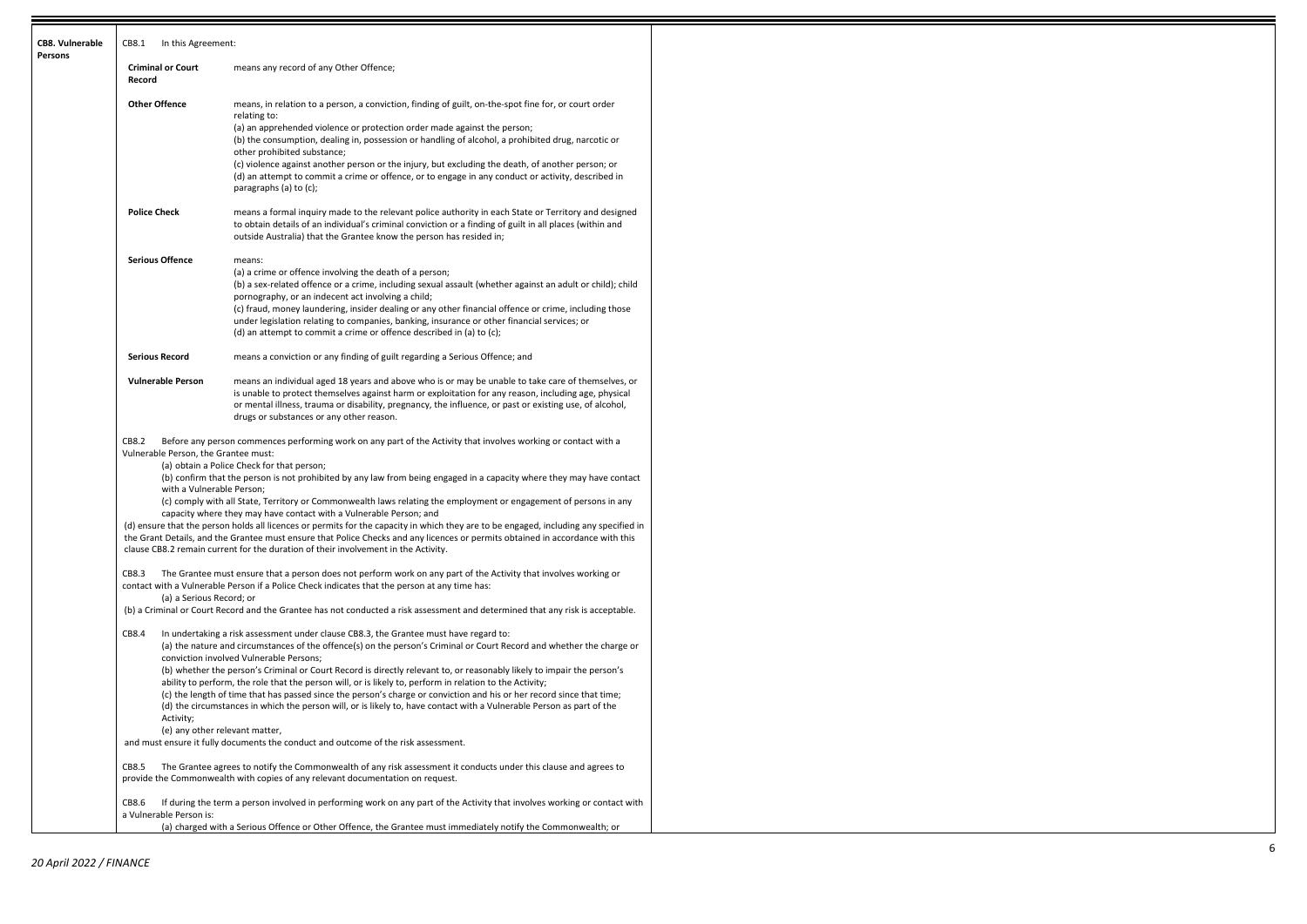|               | (b) convicted of a Serious Offence, the Grantee must immediately notify the Commonwealth and ensure that that               |
|---------------|-----------------------------------------------------------------------------------------------------------------------------|
|               | person does not, from the date of the conviction, perform any work or role relating to the Activity.                        |
| Policy intent | Imposes obligations on the Grantee about the relevant checks of personnel engaged to work on the Activity, including police |
|               | checks for personnel working with Vulnerable Persons.                                                                       |
| Risk/s to be  | Personnel that are not fit and proper persons are engaged to work on the Activity.                                          |
| mitigated     |                                                                                                                             |
|               |                                                                                                                             |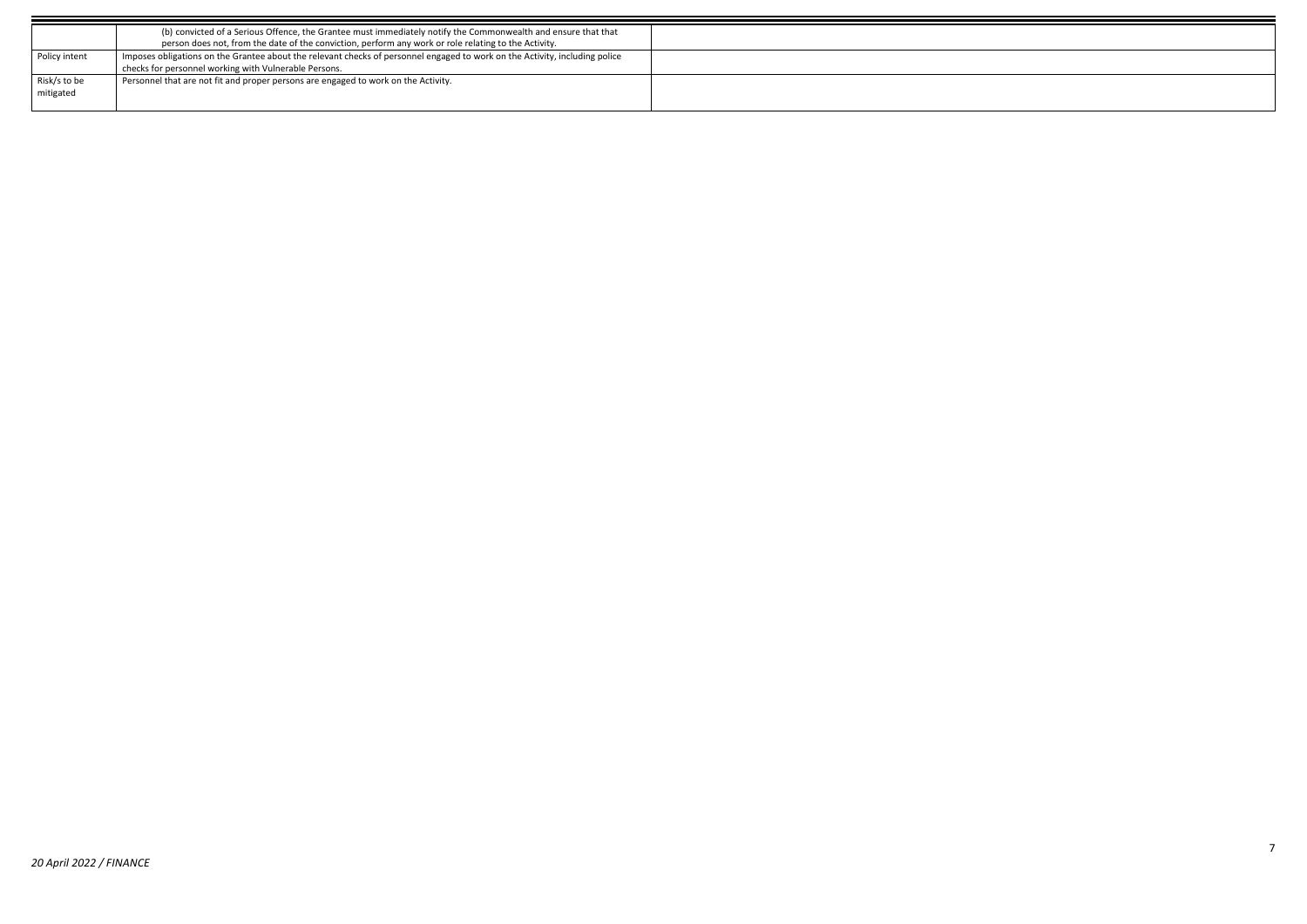8

| CB9. Child safety                                                                                                                                                                                                                                                                  | <b>Definitions</b>              |                                                                                                                                                                                                                                                                                                                                                                                                                                                                                                                                                                                                                                                                                                                                                                                                                                                                                                                                                                                                                                                                                                                                                                                                                                                                                                                                                                                                                                                                                                                                                                             |
|------------------------------------------------------------------------------------------------------------------------------------------------------------------------------------------------------------------------------------------------------------------------------------|---------------------------------|-----------------------------------------------------------------------------------------------------------------------------------------------------------------------------------------------------------------------------------------------------------------------------------------------------------------------------------------------------------------------------------------------------------------------------------------------------------------------------------------------------------------------------------------------------------------------------------------------------------------------------------------------------------------------------------------------------------------------------------------------------------------------------------------------------------------------------------------------------------------------------------------------------------------------------------------------------------------------------------------------------------------------------------------------------------------------------------------------------------------------------------------------------------------------------------------------------------------------------------------------------------------------------------------------------------------------------------------------------------------------------------------------------------------------------------------------------------------------------------------------------------------------------------------------------------------------------|
|                                                                                                                                                                                                                                                                                    | CB9.1<br>In this Agreement:     |                                                                                                                                                                                                                                                                                                                                                                                                                                                                                                                                                                                                                                                                                                                                                                                                                                                                                                                                                                                                                                                                                                                                                                                                                                                                                                                                                                                                                                                                                                                                                                             |
|                                                                                                                                                                                                                                                                                    | Child                           | means an individual(s) under the age of 18 years and <b>Children</b> has a similar meaning;                                                                                                                                                                                                                                                                                                                                                                                                                                                                                                                                                                                                                                                                                                                                                                                                                                                                                                                                                                                                                                                                                                                                                                                                                                                                                                                                                                                                                                                                                 |
|                                                                                                                                                                                                                                                                                    | <b>Child-Related Personnel</b>  | means officers, employees, contractors (including subcontractors), agents and volunteers of the<br>Grantee involved with the Activity who as part of that involvement may interact with Children;                                                                                                                                                                                                                                                                                                                                                                                                                                                                                                                                                                                                                                                                                                                                                                                                                                                                                                                                                                                                                                                                                                                                                                                                                                                                                                                                                                           |
|                                                                                                                                                                                                                                                                                    | Legislation                     | means a provision of a statute or subordinate legislation of the Commonwealth, or of a State,<br>Territory or local authority;                                                                                                                                                                                                                                                                                                                                                                                                                                                                                                                                                                                                                                                                                                                                                                                                                                                                                                                                                                                                                                                                                                                                                                                                                                                                                                                                                                                                                                              |
| <b>National Principles for Child Safe Organisations</b>                                                                                                                                                                                                                            |                                 | means the National Principles for Child Safe Organisations, which have been endorsed in draft form<br>by the Commonwealth Government (available at: https://www.humanrights.gov.au/national-<br>principles-child-safe-organisations) and subsequently, from the time of their endorsement by the<br>Council of Australian Governments, the final National Principles for Child Safe Organisations as<br>published by the Australian Government;                                                                                                                                                                                                                                                                                                                                                                                                                                                                                                                                                                                                                                                                                                                                                                                                                                                                                                                                                                                                                                                                                                                             |
|                                                                                                                                                                                                                                                                                    | <b>Relevant Legislation</b>     | means Legislation in force in any jurisdiction where any part of the Activity may be carried out;                                                                                                                                                                                                                                                                                                                                                                                                                                                                                                                                                                                                                                                                                                                                                                                                                                                                                                                                                                                                                                                                                                                                                                                                                                                                                                                                                                                                                                                                           |
|                                                                                                                                                                                                                                                                                    |                                 | Working With Children Check or WWCC means the process in place pursuant to Relevant Legislation to screen an individual for<br>fitness to work with Children.                                                                                                                                                                                                                                                                                                                                                                                                                                                                                                                                                                                                                                                                                                                                                                                                                                                                                                                                                                                                                                                                                                                                                                                                                                                                                                                                                                                                               |
|                                                                                                                                                                                                                                                                                    | Relevant checks and authority   |                                                                                                                                                                                                                                                                                                                                                                                                                                                                                                                                                                                                                                                                                                                                                                                                                                                                                                                                                                                                                                                                                                                                                                                                                                                                                                                                                                                                                                                                                                                                                                             |
| CB9.2<br>The Grantee must:<br>Activity; and                                                                                                                                                                                                                                        |                                 | (a) comply with all Relevant Legislation relating to the employment or engagement of Child-Related Personnel in<br>relation to the Activity, including all necessary Working With Children Checks however described;<br>(b) ensure that Working With Children Checks obtained in accordance with this clause CB9.2 remain current and that<br>all Child-Related Personnel continue to comply with all Relevant Legislation for the duration of their involvement in the                                                                                                                                                                                                                                                                                                                                                                                                                                                                                                                                                                                                                                                                                                                                                                                                                                                                                                                                                                                                                                                                                                     |
| (c) ensure that any subcontract entered into by the Grantee for the purposes of this Agreement imposes the same<br>obligations in clauses CB9.2(a) and (b) on the subcontractor and also requires the subcontractor to include those<br>obligations in any secondary subcontracts. |                                 |                                                                                                                                                                                                                                                                                                                                                                                                                                                                                                                                                                                                                                                                                                                                                                                                                                                                                                                                                                                                                                                                                                                                                                                                                                                                                                                                                                                                                                                                                                                                                                             |
|                                                                                                                                                                                                                                                                                    |                                 | National Principles for Child Safe Organisations and other action for the safety of Children                                                                                                                                                                                                                                                                                                                                                                                                                                                                                                                                                                                                                                                                                                                                                                                                                                                                                                                                                                                                                                                                                                                                                                                                                                                                                                                                                                                                                                                                                |
| CB9.3<br>comply with:<br>Checks;<br>and                                                                                                                                                                                                                                            |                                 | The Grantee agrees in relation to the Activity to:<br>(a) implement the National Principles for Child Safe Organisations;<br>(b) ensure that all Child-Related Personnel implement the National Principles for Child Safe Organisations;<br>(c) complete and update, at least annually, a risk assessment to identify the level of responsibility for Children and the<br>level of risk of harm or abuse to Children;<br>(d) put into place and update, at least annually, an appropriate risk management strategy to manage risks identified<br>through the risk assessment required by this clause CB9.3;<br>(e) provide training and establish a compliance regime to ensure that all Child-Related Personnel are aware of, and<br>(i) the National Principles for Child Safe Organisations;<br>(ii) the Grantee's risk management strategy required by this clause CB9.3;<br>(iii) Relevant Legislation relating to requirements for working with Children, including Working With Children<br>(iv) Relevant Legislation relating to mandatory reporting of suspected child abuse or neglect, however described;<br>(f) provide the Commonwealth with an annual statement of compliance with clauses CB9.2 and CB9.3, in such form as<br>may be specified by the Commonwealth; and<br>(g) ensure that any subcontract entered into by the Grantee for the purposes of this Agreement imposes the same<br>obligations in clauses CB9.3(a) to (e) on the subcontractor and also requires the subcontractor to include those<br>obligations in any secondary subcontracts. |
|                                                                                                                                                                                                                                                                                    | CB9.4<br>this clause CB9.       | With reasonable notice to the Grantee, the Commonwealth may conduct a review of the Grantee's compliance with                                                                                                                                                                                                                                                                                                                                                                                                                                                                                                                                                                                                                                                                                                                                                                                                                                                                                                                                                                                                                                                                                                                                                                                                                                                                                                                                                                                                                                                               |
|                                                                                                                                                                                                                                                                                    | CB9.5<br>The Grantee agrees to: | (a) notify the Commonwealth of any failure to comply with this clause CB9;<br>(b) co-operate with the Commonwealth in any review conducted by the Commonwealth of the Grantee's<br>implementation of the National Principles for Child Safe Organisations or compliance with this clause CB9; and                                                                                                                                                                                                                                                                                                                                                                                                                                                                                                                                                                                                                                                                                                                                                                                                                                                                                                                                                                                                                                                                                                                                                                                                                                                                           |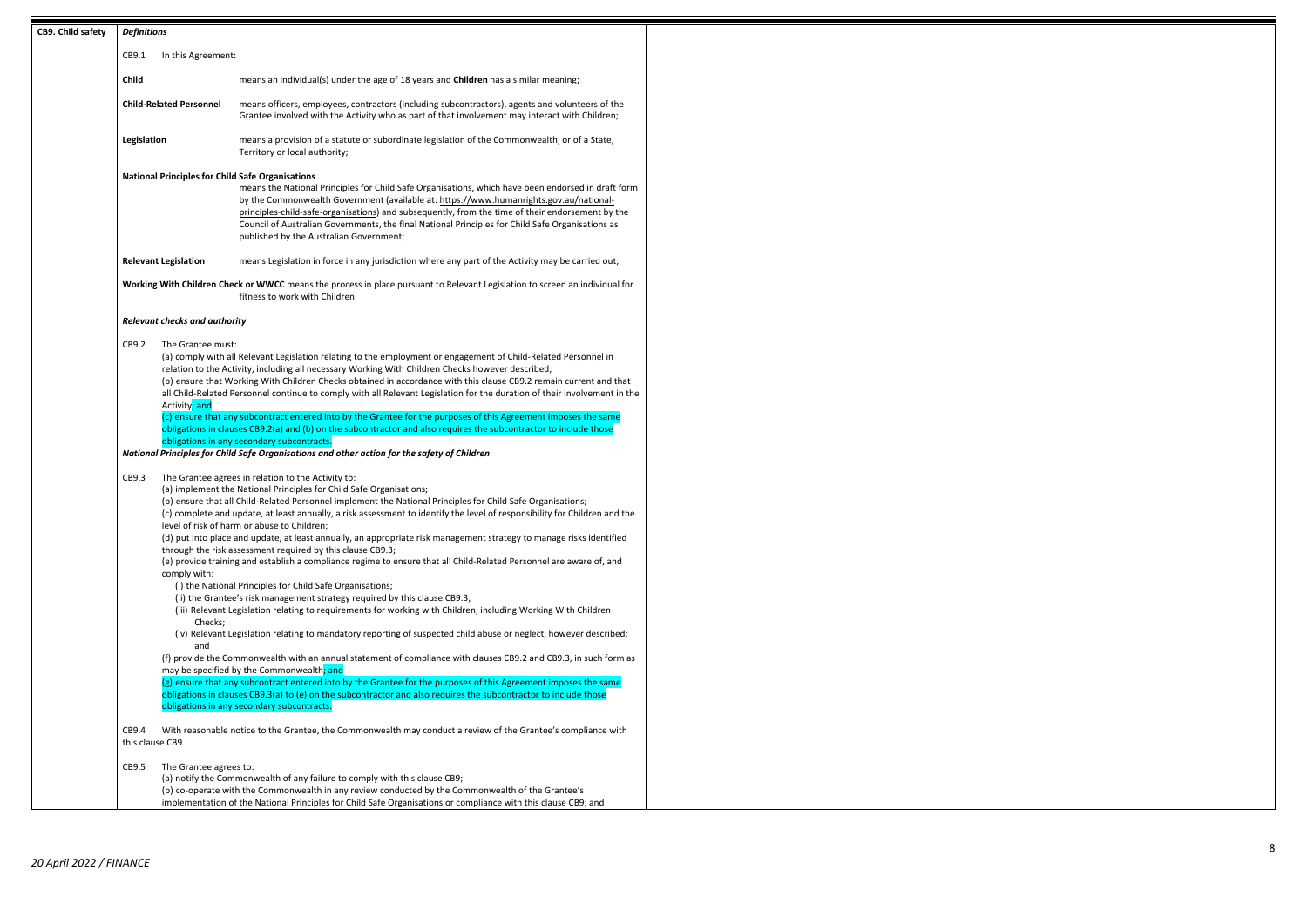greement section of this Agreement.

hent and perform the obligations under it on behalf of the Trust; and of the Trust; and

een obtained or duly satisfied to enter into this Agreement and

r all liabilities incurred by it under this Agreement.

| CB10.          | In this Agreement, Commonwealth Material means any Material:<br>CB10.1                                                     |  |
|----------------|----------------------------------------------------------------------------------------------------------------------------|--|
| Commonwealth   | (a) provided by the Commonwealth to the Grantee for the purposes of this Agreement; or                                     |  |
| Material,      | (b) derived at any time from this Material, including the Material specified in CB10.2, but does not include Reporting     |  |
| facilities and | Material or Activity Material.                                                                                             |  |
| assistance     |                                                                                                                            |  |
|                | The Commonwealth agrees to provide the following Material to the Grantee:<br>CB10.2                                        |  |
|                | (a) [insert details] [OR] Not Applicable                                                                                   |  |
|                |                                                                                                                            |  |
|                | CB10.3                                                                                                                     |  |
|                | Nothing in this Agreement affects the ownership of Commonwealth Material.                                                  |  |
|                |                                                                                                                            |  |
|                | The Commonwealth grants the Grantee a licence to use the Commonwealth Material for the sole purpose of<br>CB10.4           |  |
|                | performing the Activity in accordance with this Agreement. The Grantee agrees to return or destroy all copies of the       |  |
|                | Commonwealth Material at the expiration or earlier termination of this Agreement as directed by the Commonwealth.          |  |
|                |                                                                                                                            |  |
|                | The Commonwealth agrees to provide the following facilities and assistance to the Grantee for the purpose of the<br>CB10.5 |  |
|                | Activity:                                                                                                                  |  |
|                | (a) [insert details] [OR] Not Applicable                                                                                   |  |
|                |                                                                                                                            |  |
|                | The Grantee agrees to comply with any directions or requirements notified by the Commonwealth when accessing the<br>CB10.6 |  |
|                | facilities and assistance or using and storing the Commonwealth Material.                                                  |  |
|                |                                                                                                                            |  |
| Policy intent  | Specifies Grantee obligations in respect of Commonwealth Material.                                                         |  |
|                |                                                                                                                            |  |
| Risk/s to be   | - Grantee makes unauthorised use of Commonwealth Material.                                                                 |  |
|                |                                                                                                                            |  |
| mitigated      | - Grantee fails to access, use or store Commonwealth Material as required.                                                 |  |
|                |                                                                                                                            |  |

| <b>CB11. Jurisdiction</b> | CB11.1 This Agreement is governed by the law of [insert jurisdiction].                                            |  |
|---------------------------|-------------------------------------------------------------------------------------------------------------------|--|
|                           |                                                                                                                   |  |
| Policy intent             | Specifies the laws applicable to the Agreement.                                                                   |  |
|                           |                                                                                                                   |  |
| Risk/s to be              |                                                                                                                   |  |
| mitigated                 | - Dispute arising between the Commonwealth and Grantee in relation to the laws to be applicable to the Agreement. |  |
|                           |                                                                                                                   |  |
|                           |                                                                                                                   |  |

|                                          |        | <b>OPTION 1</b>                                                                                                                                                                                                                                                                                                                                                                                                                                                                                                                                                                                                                              |        | <b>OPTION 2</b>                                                                                                                                                                                                                                                                                                                                                                                                                                  |
|------------------------------------------|--------|----------------------------------------------------------------------------------------------------------------------------------------------------------------------------------------------------------------------------------------------------------------------------------------------------------------------------------------------------------------------------------------------------------------------------------------------------------------------------------------------------------------------------------------------------------------------------------------------------------------------------------------------|--------|--------------------------------------------------------------------------------------------------------------------------------------------------------------------------------------------------------------------------------------------------------------------------------------------------------------------------------------------------------------------------------------------------------------------------------------------------|
| <b>CB12. Grantee</b><br>trustee of Trust | CB12.1 | In this Agreement, Trust means the trust specified in the Parties to the Agreement section of this Agreement.                                                                                                                                                                                                                                                                                                                                                                                                                                                                                                                                | CB12.1 | In this Agreement, Trust means the trust specified in the Parties to the Ag                                                                                                                                                                                                                                                                                                                                                                      |
|                                          | CB12.2 | The Grantee warrants that:<br>(a) it is the sole trustee of the Trust; and<br>(b) it has full and valid power and authority to enter into this Agreement and perform the obligations under it on<br>behalf of the Trust; and<br>(c) it has entered into this Agreement for the proper administration of the Trust; and<br>(d) all necessary resolutions, consents, approvals and procedures have been obtained or duly satisfied to enter into<br>this Agreement and perform the obligations under it; and<br>(e) it has the right to be indemnified out of the assets of the Trust for all liabilities incurred by it under this Agreement. | CB12.2 | The Grantee warrants that:<br>(a) they are the only trustees of the Trust; and<br>(b) they have full and valid power and authority to enter into this Agreem<br>(c) they have entered into this Agreement for the proper administration of<br>(d) all necessary resolutions, consents, approvals and procedures have be<br>perform the obligations under it; and<br>(e) they have the right to be indemnified out of the assets of the Trust for |

|               | (c) promptly, and at the Grantee's cost, take such action as is necessary to rectify, to the Commonwealth's satisfaction,        |  |
|---------------|----------------------------------------------------------------------------------------------------------------------------------|--|
|               | any failure to implement the National Principles for Child Safe Organisations or any other failure to comply with this           |  |
|               | clause CB9.                                                                                                                      |  |
|               |                                                                                                                                  |  |
| Policy intent | Imposes obligations on the Grantee about the requirements relating to personnel, including volunteers, working on an Activity    |  |
|               | that involves child-related work. Helps ensure compliance with relevant State, Territory and Commonwealth legislation,           |  |
|               | including Working With Children Checks, and with the National Principles for Child Safe Organisations.                           |  |
| Risk/s to be  | Risks to child safety by personnel that are not fit and proper to come into contact with children in the course of the Activity. |  |
| mitigated     |                                                                                                                                  |  |
|               |                                                                                                                                  |  |
|               |                                                                                                                                  |  |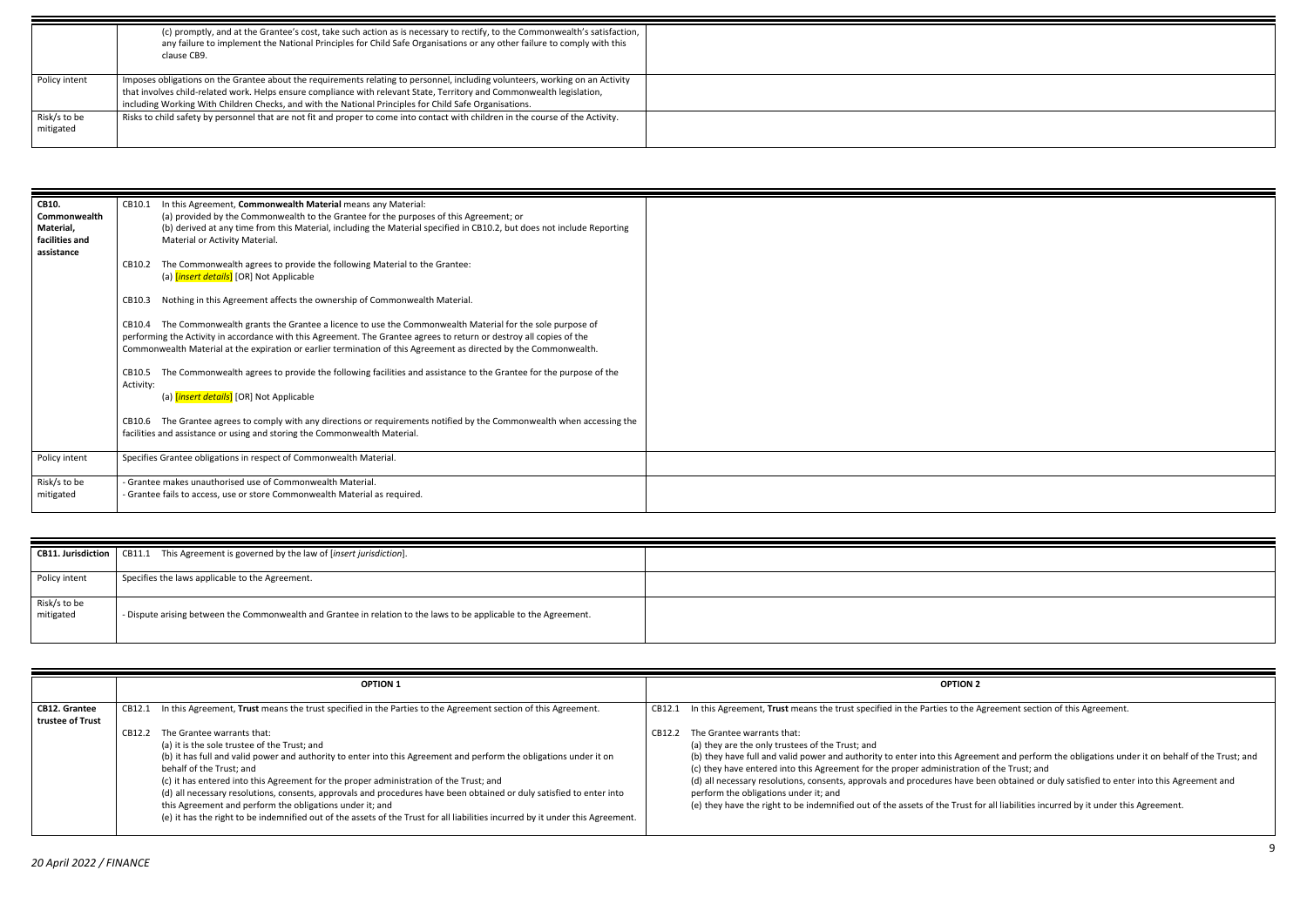the Trust is deprement and a reference to the Grantee includes a

is the necessary level of control over the trust assets

a loss, by deception or other means, and includes alleged, attempted,

n any Fraud in relation to the Activity.

to the Activity:

ag.gov.au and provide copies of the risk assessment and the strategy to

subcontractor or other person or under any other arrangement

g and audit processes and procedures.

the Activity or any other Fraud that has had or may have an effect on

agencies. en<br>In 5 Business Days and the Commonwealth, provide a written report on the

formation in relation to the Fraud, including:

se to the allegation(s);

other party or agency that has been informed, involved or that can

must, at its own cost and in consultation with the Commonwealth, ivestigations Standards available at www.ag.gov.au and in accordance

to conduct an investigation, the person conducting the investigation estigation Standards or an equivalent agreed to by the

any investigation being conducted pursuant to this clause.

ed or at the direction of the Commonwealth, the Grantee must

(b) under CB13.7 with a person nominated by the Commonwealth

e Commonwealth deems appropriate,

I relating to a Fraud with other Commonwealth and State agencies.

|                           |                                                                                                                                                 | CB12.3 Each trustee of the Trust is jointly and severally liable for the performance of this Agreement and a re   |
|---------------------------|-------------------------------------------------------------------------------------------------------------------------------------------------|-------------------------------------------------------------------------------------------------------------------|
|                           |                                                                                                                                                 | reference to any one or more of the trustees.                                                                     |
| Policy intent             | Provides for where the Grantee is the trustee of a trust.                                                                                       | Provides for where the Grantee comprises multiple persons and they are together all of the trustees of a Trust    |
| Risk/s to be<br>mitigated | - Commonwealth fails to contract with the legal entity of a trust or a trustee who has the necessary level of control over the trust<br>assets. | - Commonwealth fails to contract with the legal entity of a trust or a trustee who has the necessary level of cor |

|            | <b>OPTION 1</b>                                                                                                                                                                                                                                                                                                                                                                                                                                                                                            | <b>OPTION 2</b>                                                                                                                                                                                                                                                                                                                                                                                                                                                                                                                                                                                                                                                                                                                                                                                                                                                                                                                                                                                                                                                                                                                                                                                                                                                                                                                                                                                                                                                                                                                                                                                                                                                                                           |
|------------|------------------------------------------------------------------------------------------------------------------------------------------------------------------------------------------------------------------------------------------------------------------------------------------------------------------------------------------------------------------------------------------------------------------------------------------------------------------------------------------------------------|-----------------------------------------------------------------------------------------------------------------------------------------------------------------------------------------------------------------------------------------------------------------------------------------------------------------------------------------------------------------------------------------------------------------------------------------------------------------------------------------------------------------------------------------------------------------------------------------------------------------------------------------------------------------------------------------------------------------------------------------------------------------------------------------------------------------------------------------------------------------------------------------------------------------------------------------------------------------------------------------------------------------------------------------------------------------------------------------------------------------------------------------------------------------------------------------------------------------------------------------------------------------------------------------------------------------------------------------------------------------------------------------------------------------------------------------------------------------------------------------------------------------------------------------------------------------------------------------------------------------------------------------------------------------------------------------------------------|
| B13. Fraud | CB13.1 In this Agreement, Fraud means dishonestly obtaining a benefit, or causing a loss, by deception or other means, and<br>includes alleged, attempted, suspected or detected fraud.                                                                                                                                                                                                                                                                                                                    | CB13.1 In this Agreement, Fraud means dishonestly obtaining a benefit, or causing<br>suspected or detected fraud.                                                                                                                                                                                                                                                                                                                                                                                                                                                                                                                                                                                                                                                                                                                                                                                                                                                                                                                                                                                                                                                                                                                                                                                                                                                                                                                                                                                                                                                                                                                                                                                         |
|            | CB13.2 The Grantee must ensure its personnel and subcontractors do not engage in any Fraud in relation to the Activity.                                                                                                                                                                                                                                                                                                                                                                                    | CB13.2 The Grantee must ensure its personnel and subcontractors do not engage in                                                                                                                                                                                                                                                                                                                                                                                                                                                                                                                                                                                                                                                                                                                                                                                                                                                                                                                                                                                                                                                                                                                                                                                                                                                                                                                                                                                                                                                                                                                                                                                                                          |
|            | CB13.3 If the Grantee becomes aware of:<br>(a) any Fraud in relation to the performance of the Activity; or<br>(b) any other Fraud that has had or may have an effect on the performance of the Activity;<br>then it must within 5 business days report the matter to the Commonwealth and all appropriate law enforcement and<br>regulatory agencies.                                                                                                                                                     | CB13.3 Within 1 month after the Activity's start date, the Grantee must in relation t<br>(a) conduct a Fraud risk assessment; and<br>(b) produce a Fraud control strategy,<br>that complies with the Commonwealth Fraud Control Framework available at www.ag<br>the Commonwealth.                                                                                                                                                                                                                                                                                                                                                                                                                                                                                                                                                                                                                                                                                                                                                                                                                                                                                                                                                                                                                                                                                                                                                                                                                                                                                                                                                                                                                        |
|            | CB13.4 The Grantee must, at its own cost, investigate any Fraud referred to in clause CB13.3 in accordance with the Australian<br>Government Investigations Standards available at www.ag.gov.au.<br>CB13.5 The Commonwealth may, at its discretion, investigate any Fraud in relation to the Activity. The Grantee agrees to co-<br>operate and provide all reasonable assistance at its own cost with any such investigation.<br>CB13.6 This clause survives the termination or expiry of the Agreement. | CB13.4 The risk assessment and strategy must:<br>(a) cover the entire Activity, including any aspect being undertaken by any s<br>established by the Grantee relating to the Activity; and<br>(b) contain appropriate fraud prevention, detection, investigation, reporting<br>CB13.5 If the Grantee becomes aware of a Fraud in relation to the performance of t<br>the performance of the Activity, it must:<br>(a) as soon as practicable:<br>(i) notify the Commonwealth; and<br>(ii) report the Fraud to all appropriate law enforcement and regulatory a<br>(b) (within 5 Business Days, and every 5 Business Days thereafter until other<br>incident to the Commonwealth.<br>CB13.6 The written reports referred to in clause CB13.5 must include all relevant in<br>(a) the name of the Activity;<br>(b) the nature of the Fraud;<br>(c) name of any personnel or subcontractors involved;<br>(d) the allegation(s), including a chronological account of the facts giving rise<br>(e) copies of relevant documents;<br>(f) a nominated contact officer;<br>(g) any other relevant information (for example, political sensitivities, any of<br>assist with investigations); and<br>(h) the current status of any inquiries commenced by the Grantee.<br>CB13.7 If the Grantee becomes aware of a Fraud referred to in CB13.5, the Grantee<br>investigate the Fraud based on the principles set out in the Australian Government In<br>with any directions or standards required by the Commonwealth.<br>CB13.8 Whether the Grantee conducts an investigation or appoints an investigator<br>must possess the minimum qualifications specified in the Australian Government Inve<br>Commonwealth. |
|            |                                                                                                                                                                                                                                                                                                                                                                                                                                                                                                            | CB13.9 The Grantee must at its own expense provide all reasonable assistance with                                                                                                                                                                                                                                                                                                                                                                                                                                                                                                                                                                                                                                                                                                                                                                                                                                                                                                                                                                                                                                                                                                                                                                                                                                                                                                                                                                                                                                                                                                                                                                                                                         |
|            |                                                                                                                                                                                                                                                                                                                                                                                                                                                                                                            | CB13.10 After the investigation is finished, if a suspected offender has been identifie<br>promptly report the Fraud to the appropriate law enforcement agency.                                                                                                                                                                                                                                                                                                                                                                                                                                                                                                                                                                                                                                                                                                                                                                                                                                                                                                                                                                                                                                                                                                                                                                                                                                                                                                                                                                                                                                                                                                                                           |
|            |                                                                                                                                                                                                                                                                                                                                                                                                                                                                                                            | CB13.11 The Commonwealth reserves the right to:<br>(a) appoint its own investigator to investigate;<br>(b) require the Grantee to replace an investigator appointed by the Grantee<br>(c) conduct its own investigation of; or<br>(d) report to any law enforcement agency or any other person or entity the<br>(e) any Fraud in relation to the Activity.<br>CB13.12 The Grantee acknowledges that the Commonwealth may share information                                                                                                                                                                                                                                                                                                                                                                                                                                                                                                                                                                                                                                                                                                                                                                                                                                                                                                                                                                                                                                                                                                                                                                                                                                                                |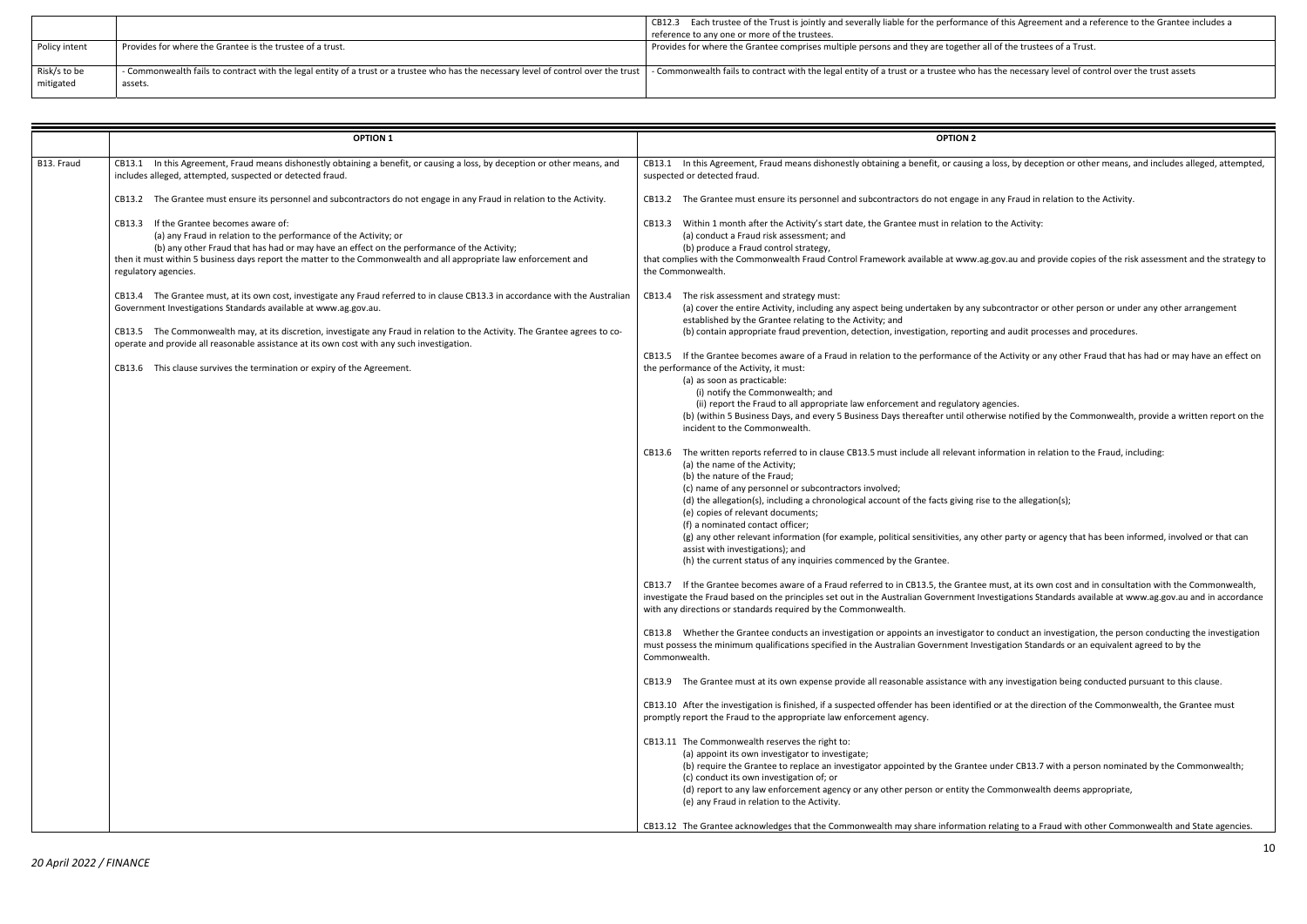ntee, in consultation with the Commonwealth, must take all action iunds or property (including paying to the Commonwealth the full value

er the funds or the property and recovery has not been achieved or mmonwealth that no further recovery action be taken.

ing with respect to any Fraud relating to the performance of this has expired.

It investigation in relation to the Grant

|               |                                                                                                      | CB13.13 If any Fraud is found to have taken place in relation to the Activity, the Grantee, in<br>necessary to recover, replace or return to the Commonwealth any misappropriated funds or |
|---------------|------------------------------------------------------------------------------------------------------|--------------------------------------------------------------------------------------------------------------------------------------------------------------------------------------------|
|               |                                                                                                      | of misappropriated funds and returning or replacing misappropriated or damaged property).                                                                                                  |
|               |                                                                                                      | CB13.14 If the Grantee considers that all reasonable action has been taken to recover the fu<br>recovery has only been achieved in part, the Grantee may seek approval from the Commony    |
|               |                                                                                                      | CB13.15 This clause survives the termination or expiration of this Agreement, including with                                                                                               |
|               |                                                                                                      | Agreement, which is not detected until after this Agreement has been terminated or has exp                                                                                                 |
| Policy intent | Specifies arrangements to deal with any fraud and subsequent investigation in relation to the Grant. | Specifies arrangements to apply to the Grantee to deal with any fraud and subsequent inves                                                                                                 |
| Risk/s to be  | - Reduce risk of fraud going undetected                                                              | - Reduce risk of fraud going undetected                                                                                                                                                    |
| mitigated     |                                                                                                      | - Ensure any fraud is fully and appropriately investigated                                                                                                                                 |
|               |                                                                                                      |                                                                                                                                                                                            |

| CB14.                     | CB14.1 In this Agreement:                              |                                                                                                                                                                                                                                                                                                                                                                                                                                                                                                                                                                                                                                                                                                                                                                                                                                                                                                                                                                                                                                                                                                                                                                                                                                  |  |
|---------------------------|--------------------------------------------------------|----------------------------------------------------------------------------------------------------------------------------------------------------------------------------------------------------------------------------------------------------------------------------------------------------------------------------------------------------------------------------------------------------------------------------------------------------------------------------------------------------------------------------------------------------------------------------------------------------------------------------------------------------------------------------------------------------------------------------------------------------------------------------------------------------------------------------------------------------------------------------------------------------------------------------------------------------------------------------------------------------------------------------------------------------------------------------------------------------------------------------------------------------------------------------------------------------------------------------------|--|
| Prohibited<br>dealings    |                                                        | Listed Terrorist Organisation means an organisation listed as a terrorist organisation pursuant to Division 102 of the Criminal<br>Code Act 1995 (Cth). This list is available at:<br>https://www.nationalsecurity.gov.au/Listedterroristorganisations/Pages/default.aspx;                                                                                                                                                                                                                                                                                                                                                                                                                                                                                                                                                                                                                                                                                                                                                                                                                                                                                                                                                       |  |
|                           | <b>Consolidated List</b>                               | means the list of all individuals and entities subject to targeted financial sanctions pursuant to the<br>Charter of the United Nations Act 1945 (Cth) and the Autonomous Sanctions Act 2011 (Cth). This<br>list is available at: https://dfat.gov.au/international-<br>relations/security/sanctions/Pages/consolidated-list.aspx;                                                                                                                                                                                                                                                                                                                                                                                                                                                                                                                                                                                                                                                                                                                                                                                                                                                                                               |  |
|                           | World Bank Listing of Ineligible Firms and Individuals | means the list of firms and individuals ineligible to be awarded a World Bank-financed contract.<br>This list is available at: https://www.worldbank.org/en/projects-<br>operations/procurement/debarred-firms.                                                                                                                                                                                                                                                                                                                                                                                                                                                                                                                                                                                                                                                                                                                                                                                                                                                                                                                                                                                                                  |  |
|                           | contravened this clause CB14.                          | CB14.2 The Grantee agrees to take all reasonable steps to ensure that all individuals or entities involved in carrying out the<br>Activity, including the Grantee itself and its officers, employees, contractors and agents:<br>(a) are not directly or indirectly engaged in preparing, planning, assisting in or the doing of a terrorist act;<br>(b) are not, and do not become a Listed Terrorist Organisation;<br>(c) are not, and do not become listed on the Consolidated List;<br>(d) are not, and to do not become listed on the World Bank Listing of Ineligible Firms and Individuals;<br>(e) are not owned or controlled by any individual or entity mentioned in the lists referred to in CB14.2 (b) to (d); and<br>(f) do not provide direct or indirect support, resources or assets (including any Commonwealth funding) to any individual<br>or entity associated with terrorism or mentioned in the lists referred to in CB14.2 (b) to (d).<br>CB14.3 The Grantee agrees to inform the Commonwealth immediately if the Grantee discovers that the Grantee itself or any of<br>its officers, employees, contractors or agents or any other individual or entity involved in carrying out the Activity may have |  |
| Policy intent             |                                                        | Impose obligations on grantees in relation to individuals or organisations they engage or have dealings with.                                                                                                                                                                                                                                                                                                                                                                                                                                                                                                                                                                                                                                                                                                                                                                                                                                                                                                                                                                                                                                                                                                                    |  |
| Risk/s to be<br>mitigated | - Reduce risk of terrorism financing                   |                                                                                                                                                                                                                                                                                                                                                                                                                                                                                                                                                                                                                                                                                                                                                                                                                                                                                                                                                                                                                                                                                                                                                                                                                                  |  |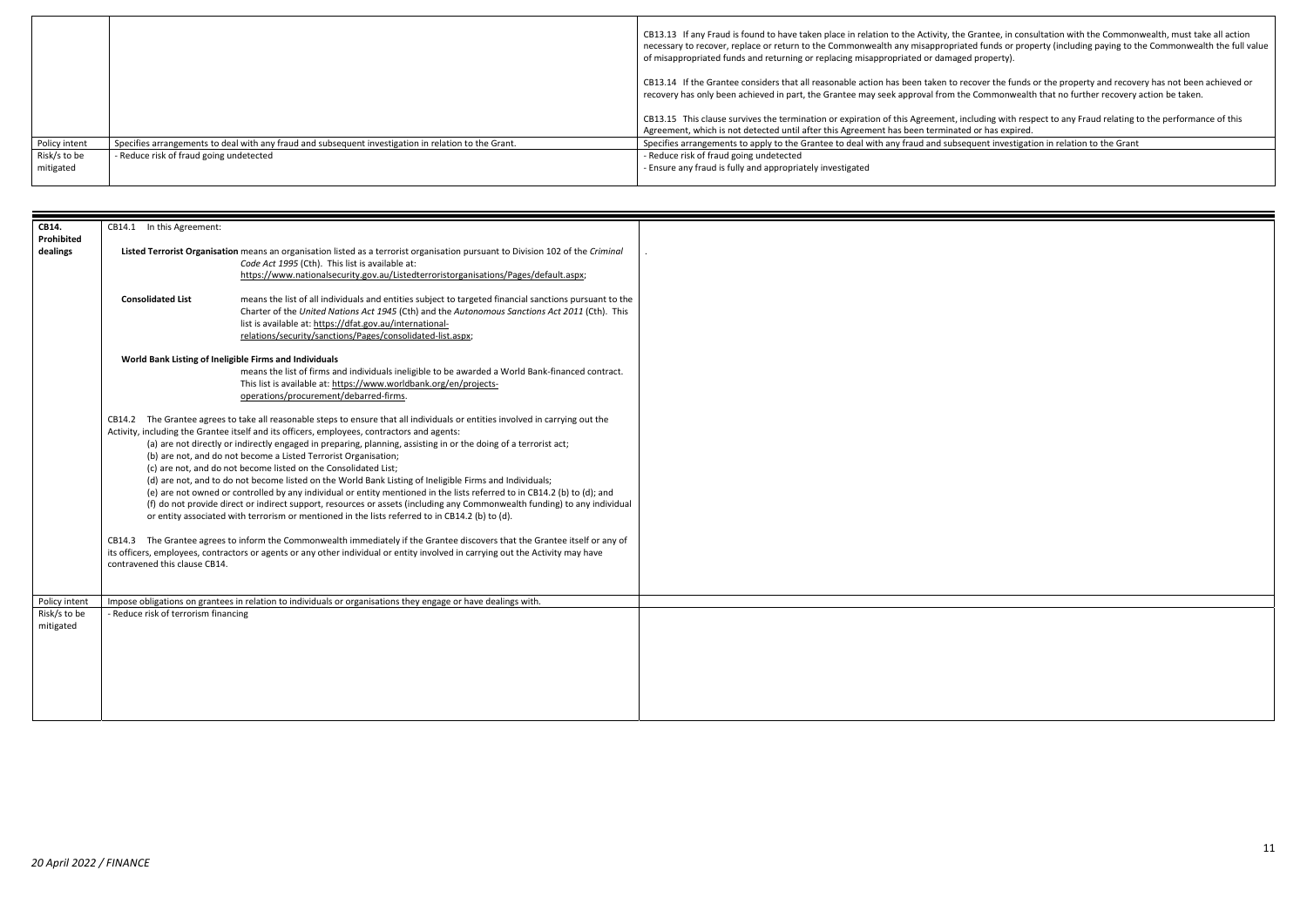| CB15. Anti-               | CB15.1 In this Agreement:                                                                                                                                                                                                                                                                                                                                                                                                                        |  |
|---------------------------|--------------------------------------------------------------------------------------------------------------------------------------------------------------------------------------------------------------------------------------------------------------------------------------------------------------------------------------------------------------------------------------------------------------------------------------------------|--|
| corruption                |                                                                                                                                                                                                                                                                                                                                                                                                                                                  |  |
|                           | <b>Illegal or Corrupt Practice means directly or indirectly:</b>                                                                                                                                                                                                                                                                                                                                                                                 |  |
|                           | (a) making or causing to be made, any offer, gift, payment, consideration or benefit of any kind to any party, or<br>(b) receiving or seeking to receive, any offer, gift, payment, consideration or benefit of any kind from any party, as<br>an inducement or reward in relation to the performance of the Activity, which would or could be construed as an<br>illegal or corrupt practice.                                                   |  |
|                           | The Grantee warrants that the Grantee, its officers, employees, contractors, agents and any other individual or<br>CB15.2<br>entity involved in carrying out the Activity have not, engaged in an Illegal or Corrupt Practice.                                                                                                                                                                                                                   |  |
|                           | The Grantee agrees not to, and to take all reasonable steps to ensure that its officers, employees, contractors,<br>CB15.3<br>agents and any other individual or entity involved in carrying out the Activity do not:<br>(a) engage in an Illegal or Corrupt Practice; or<br>(b) engage in any practice that could constitute the offence of bribing a foreign public official contained in section<br>70.2 of the Criminal Code Act 1995 (Cth). |  |
|                           | The Grantee agrees to inform the Commonwealth within five business days if the Grantee becomes aware of any<br>CB15.4<br>activity as described in CB15.3 in relation to the performance of the Activity.                                                                                                                                                                                                                                         |  |
| Policy intent             | - Prevent bribes and corruption in Australia or overseas by grantees and their personnel/contractors                                                                                                                                                                                                                                                                                                                                             |  |
| Risk/s to be<br>mitigated | - Illegal and corrupt practices                                                                                                                                                                                                                                                                                                                                                                                                                  |  |

| CB16. Step-in rights   | CB16.1 If: |                                                                                                                                                                                                               |  |
|------------------------|------------|---------------------------------------------------------------------------------------------------------------------------------------------------------------------------------------------------------------|--|
|                        |            | (a) the Commonwealth issues a notice under clause 2.2;<br>(b) an event in clause 19.3.1.c of the Agreement occurs; or                                                                                         |  |
|                        |            | (c) the Grantee requests that the Commonwealth exercise its rights under this clause,                                                                                                                         |  |
|                        |            | the Commonwealth may, at its discretion, give a notice to the Grantee that the Commonwealth intends to                                                                                                        |  |
|                        |            | exercise its rights under this clause CB16 and the date from which this notice will take effect (Step In Notice).                                                                                             |  |
|                        |            |                                                                                                                                                                                                               |  |
|                        | CB16.2     | From the date specified in the Step-in Notice:                                                                                                                                                                |  |
|                        |            | (a) other than as directed by the Commonwealth, the Grantee will cease being responsible for the performance<br>of the Activity:                                                                              |  |
|                        |            | (b) the Commonwealth may, acting on its own behalf or through a nominee, take any step to manage the Activity                                                                                                 |  |
|                        |            | that is reasonably necessary as determined by the Commonwealth and having regard to the trigger event(s)                                                                                                      |  |
|                        |            | giving rise to the relevant Step-in Notice;                                                                                                                                                                   |  |
|                        |            | (c) the Commonwealth's obligation to pay the Grant is suspended; and                                                                                                                                          |  |
|                        |            | (d) the Grantee agrees to provide all reasonable assistance and comply with any direction of the Commonwealth<br>to enable the Commonwealth to exercise its rights under this clause and manage the Activity. |  |
|                        |            |                                                                                                                                                                                                               |  |
|                        | CB16.3     | The Commonwealth may withdraw the Step-in Notice if in the Commonwealth's reasonable opinion:                                                                                                                 |  |
|                        |            | (a) the circumstances giving rise to the trigger event have ceased or are able to be appropriately managed by the                                                                                             |  |
|                        |            | Grantee; and                                                                                                                                                                                                  |  |
|                        |            | (b) the Grantee will otherwise be able to comply with its obligations under this Agreement.                                                                                                                   |  |
|                        | CB16.4     | The Commonwealth will by written notice advise the Grantee of:                                                                                                                                                |  |
|                        |            | (a) the date when the Step-in Notice will be withdrawn and the Grantee will resume responsibility for the                                                                                                     |  |
|                        |            | Activity; and                                                                                                                                                                                                 |  |
|                        |            | (b) the amount by which the Grant will be reduced, which will be proportionate to the costs incurred by the<br>Commonwealth in exercising its rights under this clause.                                       |  |
|                        |            |                                                                                                                                                                                                               |  |
| Policy intent          |            | - Allows the Commonwealth to step in and take control of the Activity in circumstances where the Grantee is unable to                                                                                         |  |
|                        |            | continue to deliver the Activity.                                                                                                                                                                             |  |
| Risk/s to be mitigated |            | - Delay or failure to deliver the Activity due to the Grantee's inability to administer the Grant properly.                                                                                                   |  |
|                        |            |                                                                                                                                                                                                               |  |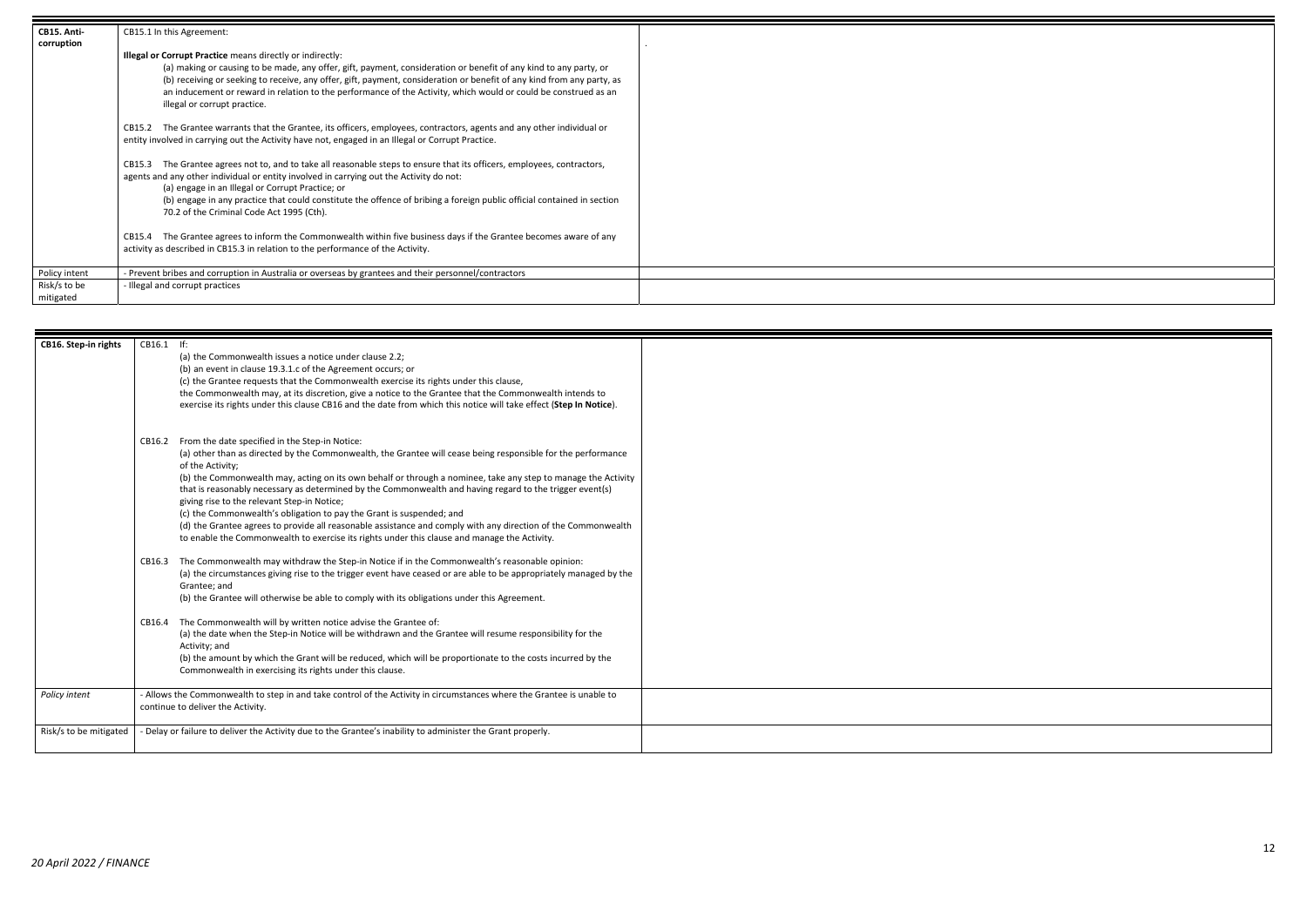13

| CB17. Grant<br><b>Administrator</b> | CB17.1 If the Commonwealth issues a notice under clause 2.2 the Commonwealth may appoint an administrator to oversee<br>the performance of the Activity and the management of the Grant (Grant Administrator).                                                                                                                                                                                                                     |  |
|-------------------------------------|------------------------------------------------------------------------------------------------------------------------------------------------------------------------------------------------------------------------------------------------------------------------------------------------------------------------------------------------------------------------------------------------------------------------------------|--|
|                                     | CB17.2 The Commonwealth can appoint a Grant Administrator for any period and on any terms and conditions that the<br>Commonwealth considers appropriate.                                                                                                                                                                                                                                                                           |  |
|                                     | The Commonwealth will give the Grantee notice of the appointment of a Grant Administrator that specifies:<br>CB17.3<br>(a) the proposed period of the appointment;<br>(b) the roles and responsibilities of the Grant Administrator; and<br>(c) a summary of reasons why the Commonwealth has made the appointment, if the Commonwealth considers that<br>providing such a summary is practicable and appropriate.                 |  |
|                                     | The Commonwealth may appoint more than one Grant Administrator at the same time.<br>CB17.4                                                                                                                                                                                                                                                                                                                                         |  |
|                                     | The Grantee agrees to:<br>CB17.5<br>(a) consider, in a timely manner and in good faith, all advice given to the Grantee by a Grant Administrator;<br>(b) co-operate actively, fully and in good faith with, and provide all assistance, material and facilities reasonably<br>required by a Grant Administrator; and<br>(c) comply with all directions given by a Grant Administrator relating to the administration of the Grant. |  |
|                                     | A Grant Administrator that provides a report to the Commonwealth:<br>CB17.6<br>(a) does so independently of the Grantee; and<br>(b) does not reduce the Grantee's obligations to provide reports under this Agreement.                                                                                                                                                                                                             |  |
|                                     | A Grant Administrator is not an employee, officer, director, agent or contractor of the Grantee, nor an agent of the<br>CB17.7<br>Commonwealth, and is not appointed to act, and does not act, in any such capacity. A Grant Administrator cannot enter into<br>agreements for or on behalf of the Grantee or otherwise incur debts or other obligations on the Grantee's behalf.                                                  |  |
| Policy intent                       | - Allows the Commonwealth to appoint an administrator to oversee the use of the Grant if it does not have confidence in the<br>Grantee's ability to administer the Grant properly.                                                                                                                                                                                                                                                 |  |
| Risk/s to be<br>mitigated           | - Delay or failure to deliver the Activity due to the Grantee's inability to administer the Grant properly.                                                                                                                                                                                                                                                                                                                        |  |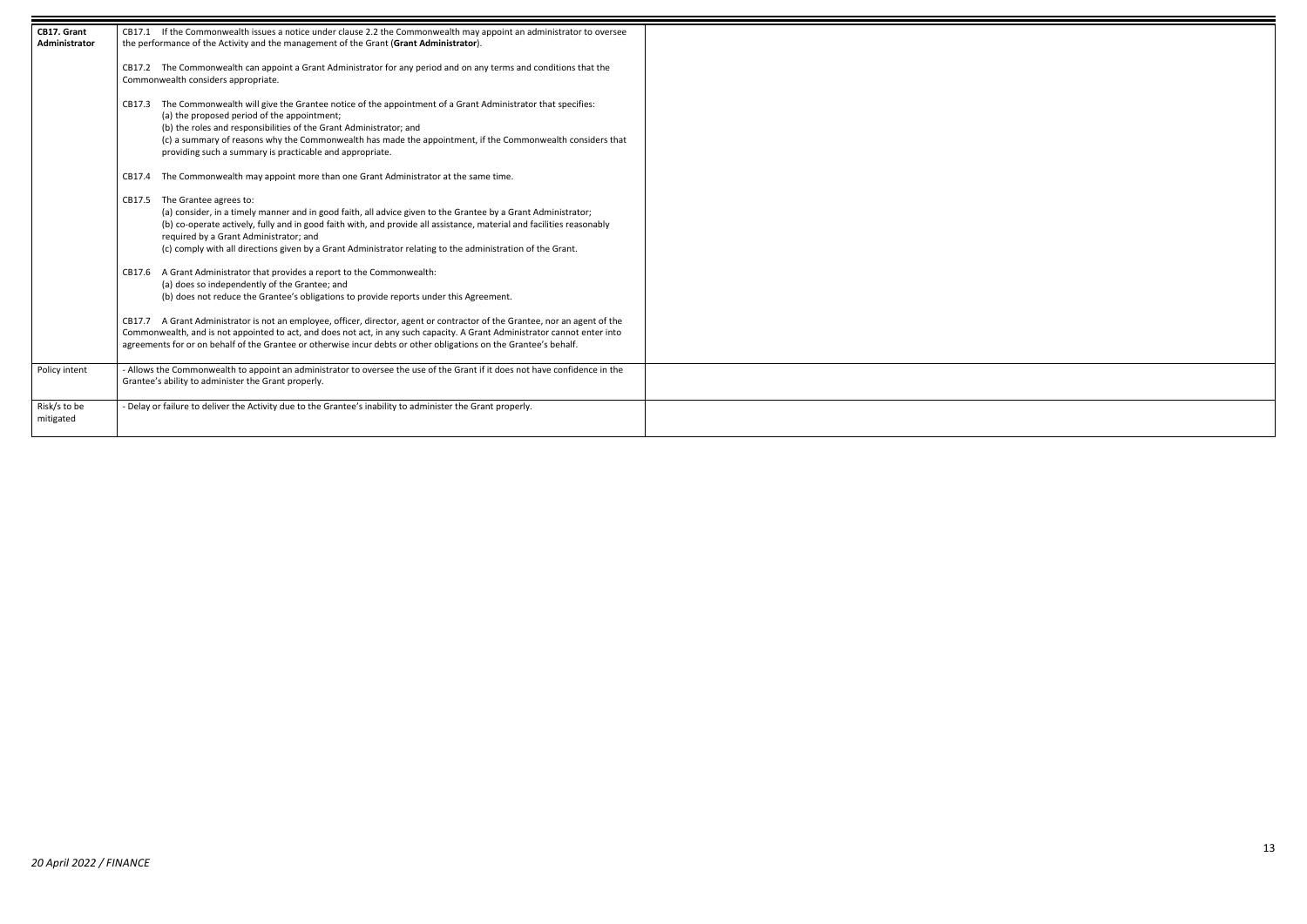

| <b>CB18.</b>              | CB18.1. If the Commonwealth issues a notice under clause 2.2, the Commonwealth may, at its discretion and at its own cost,                                                                                                                                                                                                                                                                               |  |
|---------------------------|----------------------------------------------------------------------------------------------------------------------------------------------------------------------------------------------------------------------------------------------------------------------------------------------------------------------------------------------------------------------------------------------------------|--|
| Management                | appoint an adviser to perform functions as determined by the Commonwealth (Management Adviser), which may include:                                                                                                                                                                                                                                                                                       |  |
| <b>Adviser</b>            | (a) advising the Grantee on:                                                                                                                                                                                                                                                                                                                                                                             |  |
|                           | (i) the Grantee's operations and corporate governance arrangements;                                                                                                                                                                                                                                                                                                                                      |  |
|                           | (ii) the management of the Activity;                                                                                                                                                                                                                                                                                                                                                                     |  |
|                           | (iii) the management of the Grantee's personnel;                                                                                                                                                                                                                                                                                                                                                         |  |
|                           | (b) with the Grantee's consent, assisting the Grantee with any of the matters specified in the Grant Details;                                                                                                                                                                                                                                                                                            |  |
|                           | (c) cooperating with any Grant Administrator appointed in respect of the Grantee under this Agreement; and                                                                                                                                                                                                                                                                                               |  |
|                           | (d) providing any other advice to the Grantee that the Commonwealth requires.                                                                                                                                                                                                                                                                                                                            |  |
|                           | The Commonwealth will give the Grantee notice of its intention to appoint a Management Adviser that specifies:<br>CB18.2<br>(a) the proposed period of the appointment;<br>(b) the proposed roles and responsibilities of the Management Adviser; and<br>(c) if the Commonwealth considers it practicable and appropriate, a summary of reasons why the Commonwealth<br>intends to make the appointment. |  |
|                           | CB18.3 Without limiting the Commonwealth's discretion to appoint a Management Adviser and where practicable, the<br>Grantee shall have 14 days after the Grantee receives the Commonwealth's notice of intention given pursuant to CB18.2 to<br>provide the Commonwealth with reasons why a Management Adviser should not be appointed.                                                                  |  |
|                           | CB18.4 Upon appointment of a Management Adviser, the Commonwealth shall inform the Grantee of the scope of the<br>appointment and its duration and of any extensions to the period of appointment.                                                                                                                                                                                                       |  |
|                           | CB18.5 The Grantee agrees to cooperate with a Management Adviser and comply with any directions and recommendations<br>given by the Management Adviser in relation to the performance of this Agreement.                                                                                                                                                                                                 |  |
|                           | CB18.6 A Management Adviser who provides a report to the Commonwealth in relation to the Grantee:                                                                                                                                                                                                                                                                                                        |  |
|                           | (a) does so independently of the Grantee; and                                                                                                                                                                                                                                                                                                                                                            |  |
|                           | (b) does not reduce the Grantee's obligations to provide Reports to the Commonwealth under this Agreement.                                                                                                                                                                                                                                                                                               |  |
|                           |                                                                                                                                                                                                                                                                                                                                                                                                          |  |
|                           | CB18.7 A Management Adviser is not an employee, officer, director, agent or contractor of the Grantee, nor an agent of the                                                                                                                                                                                                                                                                               |  |
|                           | Commonwealth, and is not appointed to act, and does not act, in any such capacity. A Management Adviser is not appointed to                                                                                                                                                                                                                                                                              |  |
|                           | act, and does not act, as a member or shadow member of the Grantee's governing board. A Management Adviser cannot enter                                                                                                                                                                                                                                                                                  |  |
|                           | into agreements for or on behalf of the Grantee or otherwise incur debts or other obligations on the Grantee's behalf.                                                                                                                                                                                                                                                                                   |  |
| Policy intent             | - Allows the Commonwealth to appoint a management adviser to oversee the management of the Activity if it does not have                                                                                                                                                                                                                                                                                  |  |
|                           | confidence in the Grantee's ability to administer the Grant properly                                                                                                                                                                                                                                                                                                                                     |  |
|                           |                                                                                                                                                                                                                                                                                                                                                                                                          |  |
| Risk/s to be<br>mitigated | - Delay or failure to deliver the Activity due to the Grantee's inability to manage the Activity properly.                                                                                                                                                                                                                                                                                               |  |
|                           |                                                                                                                                                                                                                                                                                                                                                                                                          |  |

| CB19.<br><b>Indemnities</b> | CB19.1 The Grantee indemnifies the Commonwealth, its officers, employees and contractors against any claim, loss or<br>damage arising in connection with the Activity.                                                     |  |
|-----------------------------|----------------------------------------------------------------------------------------------------------------------------------------------------------------------------------------------------------------------------|--|
|                             | The Grantee's obligation to indemnify the Commonwealth will reduce proportionally to the extent any act or omission<br>CB19.2<br>involving fault on the part of the Commonwealth contributed to the claim, loss or damage. |  |
| Policy intent               | - Aims to protect the Commonwealth from any claim for compensation by the Grantee arising in relation to the Activity by<br>transferring the risk of any loss or damage to the Grantee                                     |  |
| Risk/s to be<br>mitigated   | - Claims against the Commonwealth for compensation resulting from damage or loss connected with the Grantee's delivery of<br>the Activity which the Grantee is responsible.                                                |  |

|            | <b>OPTION 1</b>    | <b>OPTION 2</b>    |
|------------|--------------------|--------------------|
| CB20.      | In this Agreement: | In this Agreement: |
| Compliance | CB20.1             | CB20.1             |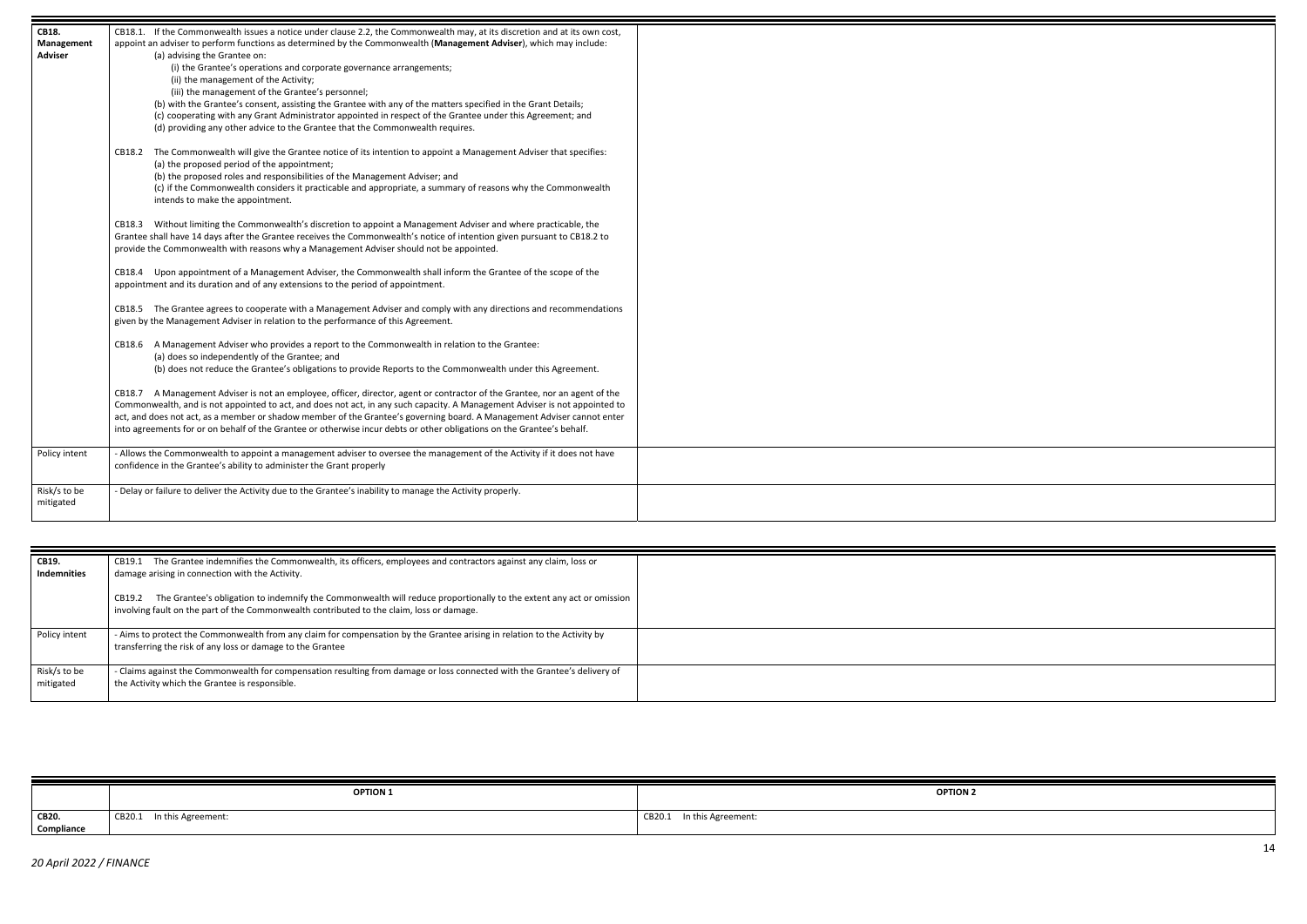o comply with any of the Commonwealth's policies as notified, referred n internet site).

|                                            | <b>OPTION 1</b>                                                                                                                                                                                                                                                                                                                                                                                                                                                                                                                | <b>OPTION 2</b>                                                                                                                                                                                                                                                                                                                                                                                                                                                                                                                                                                                                                                                                                                                                                                               |
|--------------------------------------------|--------------------------------------------------------------------------------------------------------------------------------------------------------------------------------------------------------------------------------------------------------------------------------------------------------------------------------------------------------------------------------------------------------------------------------------------------------------------------------------------------------------------------------|-----------------------------------------------------------------------------------------------------------------------------------------------------------------------------------------------------------------------------------------------------------------------------------------------------------------------------------------------------------------------------------------------------------------------------------------------------------------------------------------------------------------------------------------------------------------------------------------------------------------------------------------------------------------------------------------------------------------------------------------------------------------------------------------------|
| with Legislation<br>and policies           | Legislation<br>means a provision of a statute or subordinate legislation of the Commonwealth, or of a State,<br>Territory or local authority<br>CB20.2 The Grantee agrees to comply with all Legislation applicable to its performance of this Agreement.<br>The Grantee agrees, in carrying out its obligations under this Agreement, to comply with any of the Commonwealth's<br>CB20.3<br>policies as notified, referred or made available by the Commonwealth to the Grantee (including by reference to an internet site). | means a provision of a statute or subordinate legislation of the Commonwealth, or of a State, Territory or local authority<br>Legislation<br>The Grantee agrees to comply with all Legislation applicable to its performance of this Agreement.<br>CB20.2<br>The Grantee agrees, in carrying out its obligations under this Agreement, to comply with any of the Commonwealth's policies as notified, ref<br>CB20.3<br>or made available by the Commonwealth to the Grantee (including by reference to an internet site).<br>In carrying out the Activity, the Grantee must comply with the following applicable policies/laws:<br>CB20.4<br>[specify any relevant:<br>- Commonwealth policies, including capital works such as AIP Plans (see below);<br>- State/Territory laws applicable.] |
| Policy intent<br>Risk/s to be<br>mitigated | Aims to protect the Commonwealth from any claim for compensation by the Grantee arising in relation to the Activity by<br>transferring the risk of any loss or damage to the Grantee.<br>Claims against the Commonwealth for compensation resulting from damage or loss connected with the Grantee's delivery of the<br>Activity which the Grantee is responsible.                                                                                                                                                             |                                                                                                                                                                                                                                                                                                                                                                                                                                                                                                                                                                                                                                                                                                                                                                                               |

| CB21. Work<br>health and safety | The Grantee agrees to ensure that it complies at all times with all applicable work health and safety legislative and<br>CB21.1<br>regulatory requirements and any additional work health and safety requirements set out in the Grant Details.                                                                                                                                |  |
|---------------------------------|--------------------------------------------------------------------------------------------------------------------------------------------------------------------------------------------------------------------------------------------------------------------------------------------------------------------------------------------------------------------------------|--|
|                                 | If requested by the Commonwealth, the Grantee agrees to provide copies of its work health and safety<br>CB21.2<br>management plans and processes and such other details of the arrangements it has in place to meet the requirements<br>referred to in clause CB21.1.                                                                                                          |  |
|                                 | When using the Commonwealth's premises or facilities, the Grantee agrees to comply with all reasonable directions<br>CB21.3<br>and procedures relating to work health and safety and security in effect at those premises or facilities, as notified by the<br>Commonwealth or as might reasonably be inferred from the use to which the premises or facilities are being put. |  |
| Policy intent                   | - To ensure the Grantee complies with all applicable work health and safety legislative and regulatory requirements while<br>conducting the Activity.                                                                                                                                                                                                                          |  |
| Risk/s to be<br>mitigated       | - Injury to any person or damage to property caused by the Grantee failing to adhere to applicable WHS requirements.                                                                                                                                                                                                                                                           |  |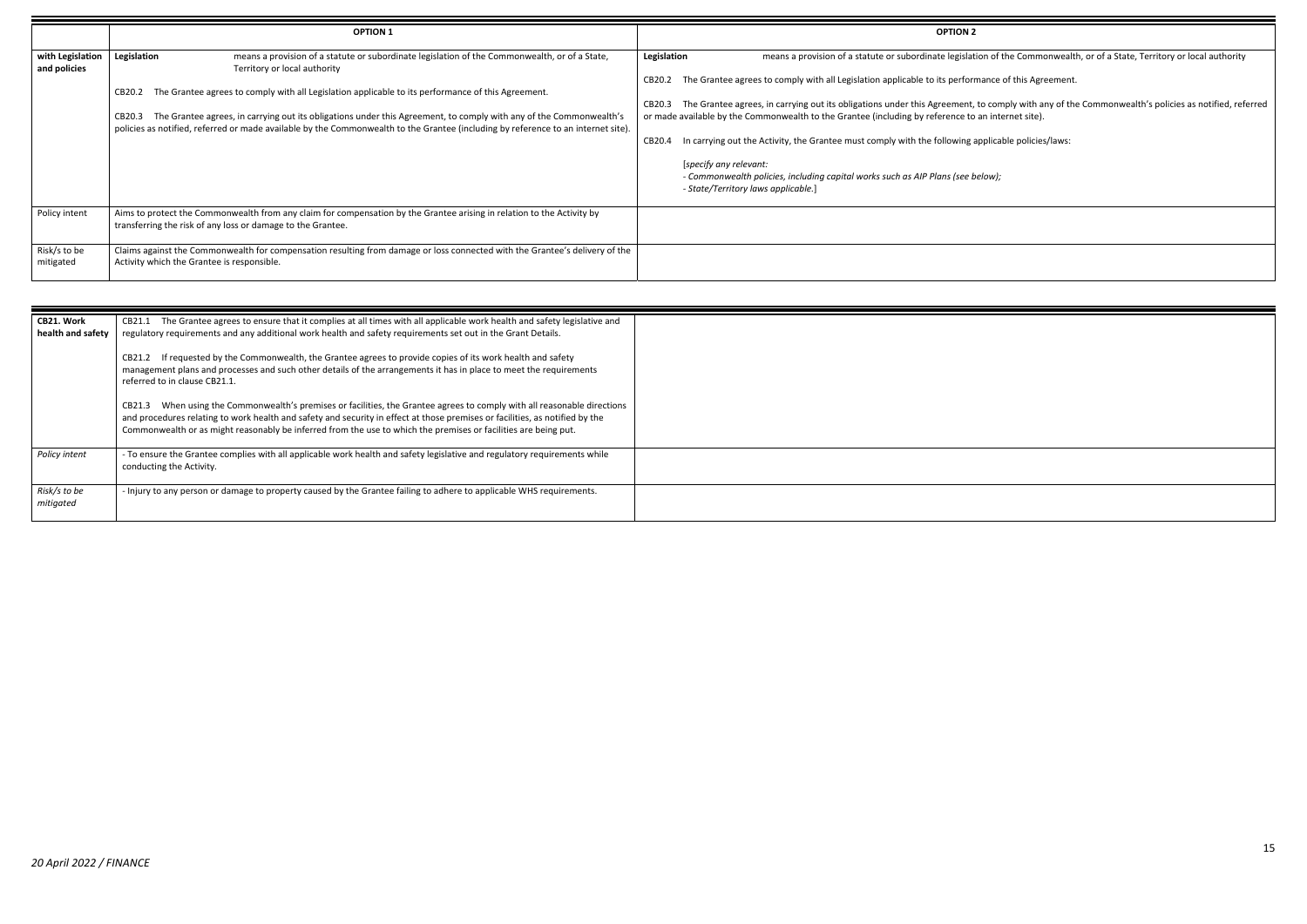or equivalent documents, which (where relevant) includes rules and

body or governing the activities of the body or its members.

tions under this Agreement.

Ith upon request and inform the Commonwealth whenever there is a

th a role in the Grantee's management or financial administration if:

(in operation and there is in operation and of the law relating to

ot been satisfied; victed of an offence within the meaning of paragraph 85ZM (1) of that

nto consideration the application of Division 4 of Part VIIC); on was wrongly convicted of the offence; or

nanagement or financial administration of an organisation that had vealth in relation to any other grant; or ployee or responsible officer of the Grantee's organisation under the

| <b>CB22. Transition</b>   | If the Agreement is reduced in its scope or terminated under clause 19, the Grantee must at its own expense<br>CB22.1<br>cooperate and give assistance as directed by the Commonwealth to enable the transition of some or all of the Activity to the<br>Commonwealth or a third party nominated by the Commonwealth (Successor).<br>The assistance to be provided under clause CB22.1 may include, among other things:<br>CB22.2                    |
|---------------------------|------------------------------------------------------------------------------------------------------------------------------------------------------------------------------------------------------------------------------------------------------------------------------------------------------------------------------------------------------------------------------------------------------------------------------------------------------|
|                           | (a) making available to the Commonwealth or any Successor information relevant to the performance of the<br>Activity;<br>(b) allowing representatives of the Commonwealth or any Successor to observe the performance of the Activity;<br>(c) providing a briefing to the Commonwealth or any Successor personnel on the Activity;<br>(d) transferring to the Commonwealth or any Successor:                                                         |
|                           | (i) Activity Material specified in the Grant Details; and<br>(ii) Assets purchased with the Grant;<br>(iii) Records maintained under clause 12.1<br>(e) facilitating the novation or transfer to the Commonwealth or any Successor subcontracts and facilitating<br>discussions with any subcontractors associated with the Activity;                                                                                                                |
|                           | (f) assigning or licensing Intellectual Property Rights in Reporting Material, and any Activity Material specified in the<br>Grant Details, to the Commonwealth or any Successor on terms acceptable to the Commonwealth;<br>(g) preparing and executing any agreement or other documentation reasonably necessary or appropriate to<br>facilitate any of the matters referred to above; and<br>(h) any other matter specified in the Grant Details. |
|                           | CB22.3 This clause does not apply where the Agreement is cancelled or reduced in scope for convenience under clause 20.                                                                                                                                                                                                                                                                                                                              |
| Policy intent             | To ensure continued performance of Activity if there is early termination to ensure ongoing delivery of the Activity                                                                                                                                                                                                                                                                                                                                 |
| Risk/s to be<br>mitigated | - Interruption in the performance of the Activity.                                                                                                                                                                                                                                                                                                                                                                                                   |

 Aboriginal and Torres Strait Islander corporation incorporated under the *Corporations (Aboriginal and Torres Strait Islander) Act* ce from the Registrar of Aboriginal and Torres Strait Islander ause why an administrator should not be appointed, the Grantee ch a notice.

|                                      | <b>OPTION 1</b>                                                                                                                                                                                                                                                                                                                                                                                                                                                                                                                                                                                                                                                                                                                                                                                                                                   | <b>OPTION 2</b>                                                                                                                                                                                                                                                                                                                                                                                                                                                                                                                                                                                                                                                                                                                                                                                                                                                                                                                                                                                                                                                                                                                                                                                                                                                                                                                                                                                                                                                                                                                                                                                                                                                                                                                                                                                                                                     |
|--------------------------------------|---------------------------------------------------------------------------------------------------------------------------------------------------------------------------------------------------------------------------------------------------------------------------------------------------------------------------------------------------------------------------------------------------------------------------------------------------------------------------------------------------------------------------------------------------------------------------------------------------------------------------------------------------------------------------------------------------------------------------------------------------------------------------------------------------------------------------------------------------|-----------------------------------------------------------------------------------------------------------------------------------------------------------------------------------------------------------------------------------------------------------------------------------------------------------------------------------------------------------------------------------------------------------------------------------------------------------------------------------------------------------------------------------------------------------------------------------------------------------------------------------------------------------------------------------------------------------------------------------------------------------------------------------------------------------------------------------------------------------------------------------------------------------------------------------------------------------------------------------------------------------------------------------------------------------------------------------------------------------------------------------------------------------------------------------------------------------------------------------------------------------------------------------------------------------------------------------------------------------------------------------------------------------------------------------------------------------------------------------------------------------------------------------------------------------------------------------------------------------------------------------------------------------------------------------------------------------------------------------------------------------------------------------------------------------------------------------------------------|
| <b>CB23. Corporate</b><br>governance | In this Agreement:<br>CB23.1                                                                                                                                                                                                                                                                                                                                                                                                                                                                                                                                                                                                                                                                                                                                                                                                                      | In this Agreement:<br>CB23.1                                                                                                                                                                                                                                                                                                                                                                                                                                                                                                                                                                                                                                                                                                                                                                                                                                                                                                                                                                                                                                                                                                                                                                                                                                                                                                                                                                                                                                                                                                                                                                                                                                                                                                                                                                                                                        |
|                                      | means (depending on the context):<br>Constitution<br>(a) a company's, body corporate's or incorporated association's constitution, or equivalent documents, which<br>(where relevant) includes rules and any amendments that are part of the constitution;<br>(b) in relation to any other kind of body:<br>(i) the body's charter or memorandum; or<br>(ii) any instrument or law constituting or defining the constitution of the body or governing the activities of the<br>body or its members.<br>The Grantee warrants that nothing in its Constitution conflicts with its obligations under this Agreement.<br>CB23.2<br>CB23.3 The Grantee agrees to provide a copy of its Constitution to the Commonwealth upon request and inform the<br>Commonwealth whenever there is a change in the Grantee's Constitution, structure or management. | means (depending on the context):<br>Constitution<br>(a) a company's, body corporate's or incorporated association's constitution,<br>any amendments that are part of the constitution;<br>(b) in relation to any other kind of body:<br>(i) the body's charter or memorandum; or<br>(ii) any instrument or law constituting or defining the constitution of the b<br>The Grantee warrants that nothing in its Constitution conflicts with its obligati<br>CB23.2<br>The Grantee agrees to provide a copy of its Constitution to the Commonweal<br>CB23.3<br>change in the Grantee's Constitution, structure or management.<br>The Grantee agrees not to employ, and to remove from office, any person wit<br>CB23.4<br>(a) the person is an undischarged bankrupt;<br>(b) there is in operation a composition, deed of arrangement or deed of assign<br>bankruptcy;<br>(c) the person has suffered final judgment for a debt and the judgment has no<br>(d) subject to Part VIIC of the Crimes Act 1914 (Cth), the person has been con<br>Act unless:<br>(i) that conviction is regarded as spent under paragraph 85ZM(2) (taking in<br>(ii) the person was granted a free and absolute pardon because the perso<br>(iii) the person's conviction for the offence has been quashed;<br>(e) that person is or was a director or occupied an influential position in the m<br>failed to comply with the requirements or obligations owed to the Commonw<br>(f) the person is otherwise prohibited from being a member or director or em<br>relevant legislation.<br>CB23.5 If the Grantee is an Aboriginal and Torres Strait Islander corporation incorpora<br>2006 (Cth) (the CATSI Act), in the event that the Grantee's public officer receives a notic<br>Corporations under section 487-10 of the CATSI Act calling upon the Grantee to show ca |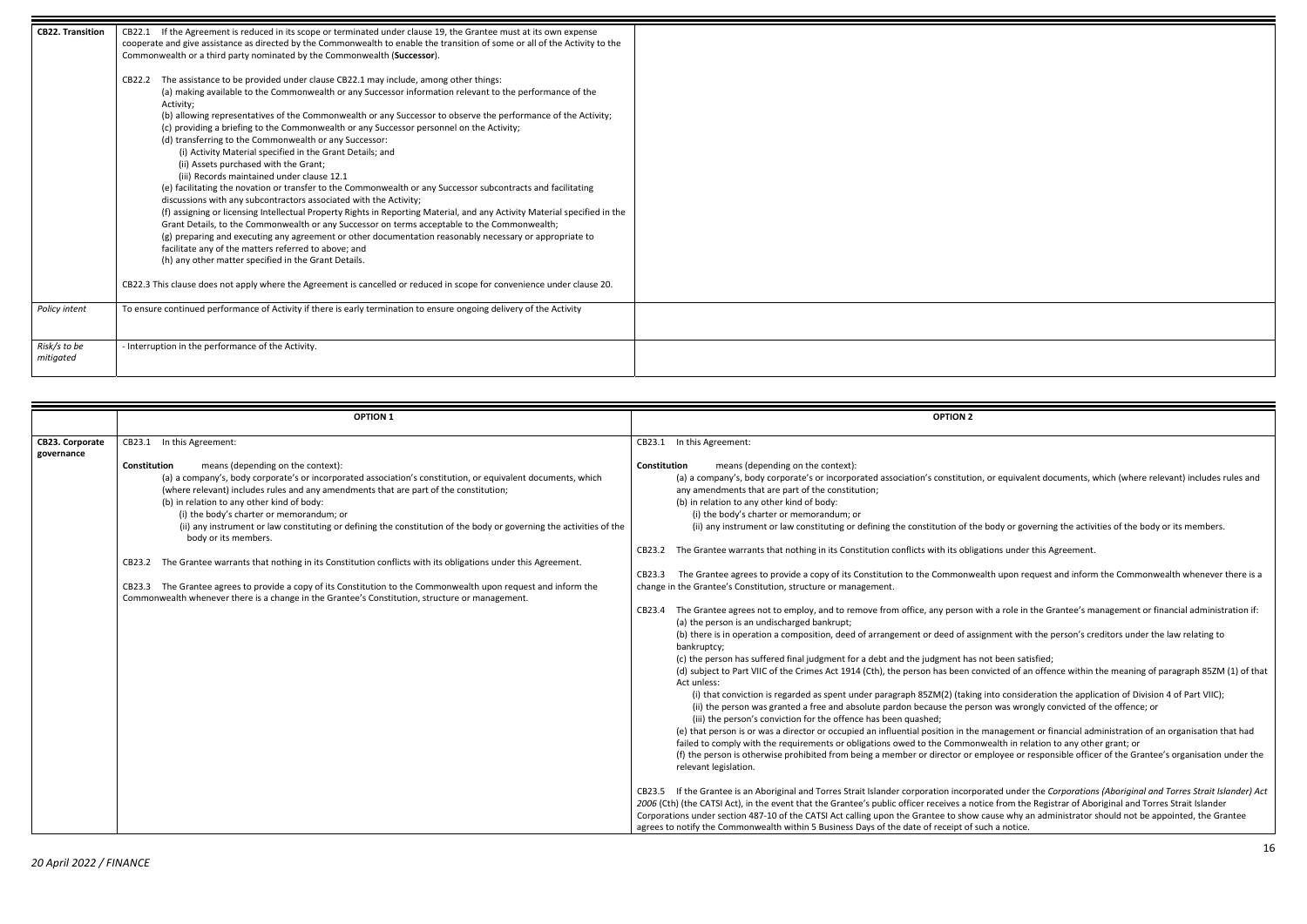*Int that the Grantee applies to come under, receives a notice requiring* or an application from any other person for the Grantee to come s been made for the purpose of placing the Grantee under external s of the date of the making or receipt of such a notice or application or

If onlaise 19.4, the Commonwealth may withhold payment of the Grant accordance with clause with clause  $\frac{1}{2}$  as though the event constituted a failure by the Grantee to comply

|                           | <b>OPTION 1</b>                                                                       | <b>OPTION 2</b>                                                                                                                                                                                                                                                                                                                                                                                            |
|---------------------------|---------------------------------------------------------------------------------------|------------------------------------------------------------------------------------------------------------------------------------------------------------------------------------------------------------------------------------------------------------------------------------------------------------------------------------------------------------------------------------------------------------|
|                           |                                                                                       | If the Grantee is registered under the <i>Corporations Act 2001</i> (Cth), in the even<br>CB23.6<br>the Grantee to show cause why the Grantee should not come under, receives a notice of<br>under or has otherwise come under any form of external administration or an order has<br>administration, the Grantee agrees to notify the Commonwealth within 5 Business Days<br>the making of such an order. |
|                           |                                                                                       | If one of the events specified in CB23.5 or CB23.6 occurs, and without limiting<br>CB23.7<br>in accordance with clause 2.2 or suspend the Agreement in accordance with clause 19.2<br>with this Agreement.                                                                                                                                                                                                 |
| Policy intent             | To ensure proper corporate governance by Grantee and be able to inspect constitution. |                                                                                                                                                                                                                                                                                                                                                                                                            |
| Risk/s to be<br>mitigated | That Grantee's constitution/corporate governance conflicts with the Activity.         |                                                                                                                                                                                                                                                                                                                                                                                                            |

| <b>CB23A.</b> | CB23A.1 If the total value of the Grantee's funding from the Commonwealth (excluding funding for capital works projects)   |  |
|---------------|----------------------------------------------------------------------------------------------------------------------------|--|
| Incorporation | in a financial year equals \$500,000 or more (excluding GST), and the Grantee:                                             |  |
| requirement   | (a) is not a statutory body, or a State or Local Government; and                                                           |  |
|               | (b) has not received an exemption from the incorporation requirements from the Commonwealth's Minister (or                 |  |
|               | the Minister's delegate),                                                                                                  |  |
|               | then                                                                                                                       |  |
|               | (c) the Grantee must be, or become, incorporated in accordance with CB23A.2; and                                           |  |
|               | (d) the incorporation must occur within 6 months of the execution date of the agreement (or contract variation)            |  |
|               | that resulted in the total value of all of the Grantee's funding from the Commonwealth (excluding funding for              |  |
|               | capital works projects) in a financial year equalling \$500,000 or more (excluding GST).                                   |  |
|               | CB23A.2 Where clause CB23A.1 applies, the Grantee must be, or become, incorporated:                                        |  |
|               | (a) if the Grantee is an Indigenous Organisation – under the Corporations (Aboriginal and Torres Strait Islander)          |  |
|               | Act 2006 (Cth); or                                                                                                         |  |
|               | (b) if the Grantee is not an Indigenous Organisation - under the Corporations Act 2001 (Cth).                              |  |
|               | CB23A.3 The Grantee is an Indigenous Organisation if it meets the Indigeneity requirement specified in subsection 29-5 of  |  |
|               | the Corporations (Aboriginal and Torres Strait Islander) Act 2006 (Cth).                                                   |  |
|               | CB23A.4 Once the Grantee is, or becomes, incorporated in accordance with this clause CB23A, it must remain so              |  |
|               | incorporated until it ceases to receive any grant funding from the Commonwealth and the Agreement expires.                 |  |
| Policy intent | To ensure a higher standard of corporate governance for high value grants and, where the Grantee is an Indigenous          |  |
|               | organisation, stronger support and regulatory assistance.                                                                  |  |
| Risk/s to be  | Breach of Government policy, negative impact on the community/Grantees due to organisational failure, inability to deliver |  |
| mitigated     | the Activity and financial loss to the Commonwealth.                                                                       |  |
|               |                                                                                                                            |  |

| CB24.<br>Counterparts     | This Agreement may be executed in any number of counterparts. All counterparts, taken together, constitute one<br>CB24.1<br>instrument. A Party may execute this Agreement by signing any counterpart. |  |
|---------------------------|--------------------------------------------------------------------------------------------------------------------------------------------------------------------------------------------------------|--|
| Policy intent             | To allow for parties to sign counterpart versions, avoid having to send original document.                                                                                                             |  |
| Risk/s to be<br>mitigated | Challenge to enforceability of counterpart agreement.                                                                                                                                                  |  |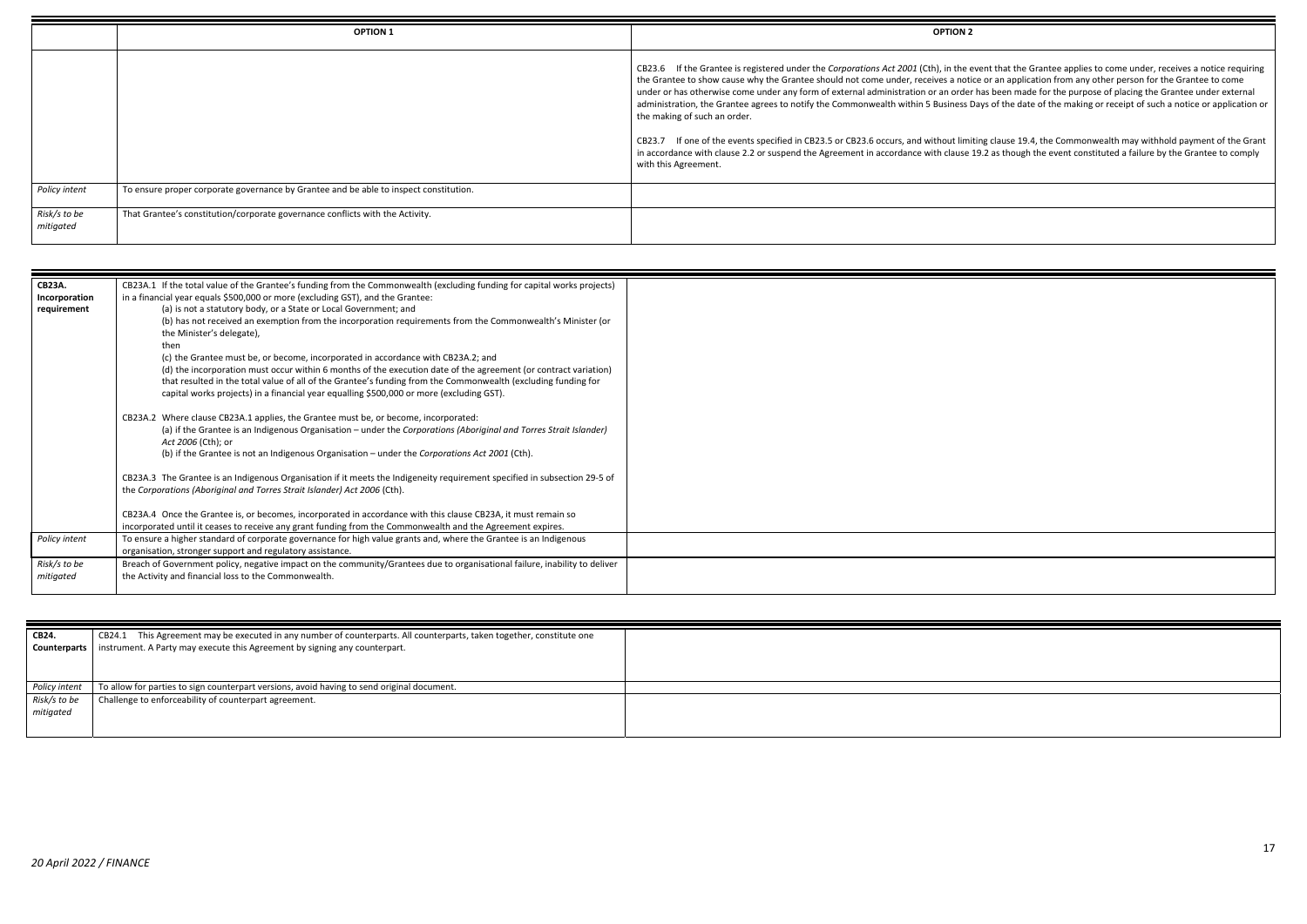| <b>CB25. Employees</b> | CB25.1 In this Agreement:                                                                                                              |                                                                                                                                                                                     |  |
|------------------------|----------------------------------------------------------------------------------------------------------------------------------------|-------------------------------------------------------------------------------------------------------------------------------------------------------------------------------------|--|
| subject to SACS        |                                                                                                                                        |                                                                                                                                                                                     |  |
| <b>Decision</b>        | <b>SACS Award</b>                                                                                                                      | means the Social, Community, Home Care and                                                                                                                                          |  |
|                        |                                                                                                                                        | Disability Services Industry Award 2010;                                                                                                                                            |  |
|                        | <b>SACS Decisions</b>                                                                                                                  | means the decisions made by:                                                                                                                                                        |  |
|                        |                                                                                                                                        | (a) the Full Bench of Fair Work Australia on 1                                                                                                                                      |  |
|                        |                                                                                                                                        | February 2012 as brought into effect by the                                                                                                                                         |  |
|                        |                                                                                                                                        | terms of the equal remuneration order issued                                                                                                                                        |  |
|                        |                                                                                                                                        | by the Full Bench of Fair Work Australia on 22                                                                                                                                      |  |
|                        |                                                                                                                                        | June 2012, in respect of workers covered by<br>Schedule B (Social and Community Services                                                                                            |  |
|                        |                                                                                                                                        | Employees) or Schedule C (Crisis                                                                                                                                                    |  |
|                        |                                                                                                                                        | Accommodation Employees) of the SACS                                                                                                                                                |  |
|                        |                                                                                                                                        | Award; or                                                                                                                                                                           |  |
|                        |                                                                                                                                        | (b) the Western Australia Industrial Relation                                                                                                                                       |  |
|                        |                                                                                                                                        | Commission on 29 August 2013; and                                                                                                                                                   |  |
|                        | <b>SACS</b>                                                                                                                            | means the part (if any) of the Grant that is                                                                                                                                        |  |
|                        | Supplementation                                                                                                                        | specified in the Grant Details as being the 'SACS                                                                                                                                   |  |
|                        |                                                                                                                                        | Supplementation' for the Activity.                                                                                                                                                  |  |
|                        |                                                                                                                                        |                                                                                                                                                                                     |  |
|                        | Decisions.                                                                                                                             | CB25.2 This clause applies to the extent that the Grantee's personnel performing the Activity are subject to the SACS                                                               |  |
|                        | CB25.3 The Grantee warrants that at least some of the Grantee's personnel performing the Activity are covered by the<br>SACS Decision. |                                                                                                                                                                                     |  |
|                        |                                                                                                                                        | CB25.4 The Grantee may only use the SACS Supplementation to meet the increase in wages for the Grantee's personnel<br>performing the Activity that resulted from the SACS Decision. |  |
|                        |                                                                                                                                        | CB25.5 If the Grantee has received the SACS Supplementation:                                                                                                                        |  |
|                        | (a) its board;                                                                                                                         |                                                                                                                                                                                     |  |
|                        |                                                                                                                                        | (b) its chief executive officer; or                                                                                                                                                 |  |
|                        |                                                                                                                                        | (c) an officer with authority to do so                                                                                                                                              |  |
|                        | must certify:                                                                                                                          | (d) that the Grantee has satisfied the requirements of this clause regarding the Grantee's use of that SACS                                                                         |  |
|                        | Supplementation; and                                                                                                                   |                                                                                                                                                                                     |  |
|                        |                                                                                                                                        | (e) the amount, if any, of the SACS Supplementation that remains unspent and uncommitted.                                                                                           |  |
|                        |                                                                                                                                        |                                                                                                                                                                                     |  |
|                        |                                                                                                                                        | CB25.6 The Grantee must keep sufficient Records to demonstrate that the SACS Supplementation has been applied in                                                                    |  |
|                        | accordance with this clause.                                                                                                           |                                                                                                                                                                                     |  |
| Policy intent          |                                                                                                                                        | Clarify Grantee's obligations in relation to the use of the SACS Supplementation                                                                                                    |  |
| Risk/s to be           | Non-compliance with SACS legislation                                                                                                   |                                                                                                                                                                                     |  |
| mitigated              |                                                                                                                                        |                                                                                                                                                                                     |  |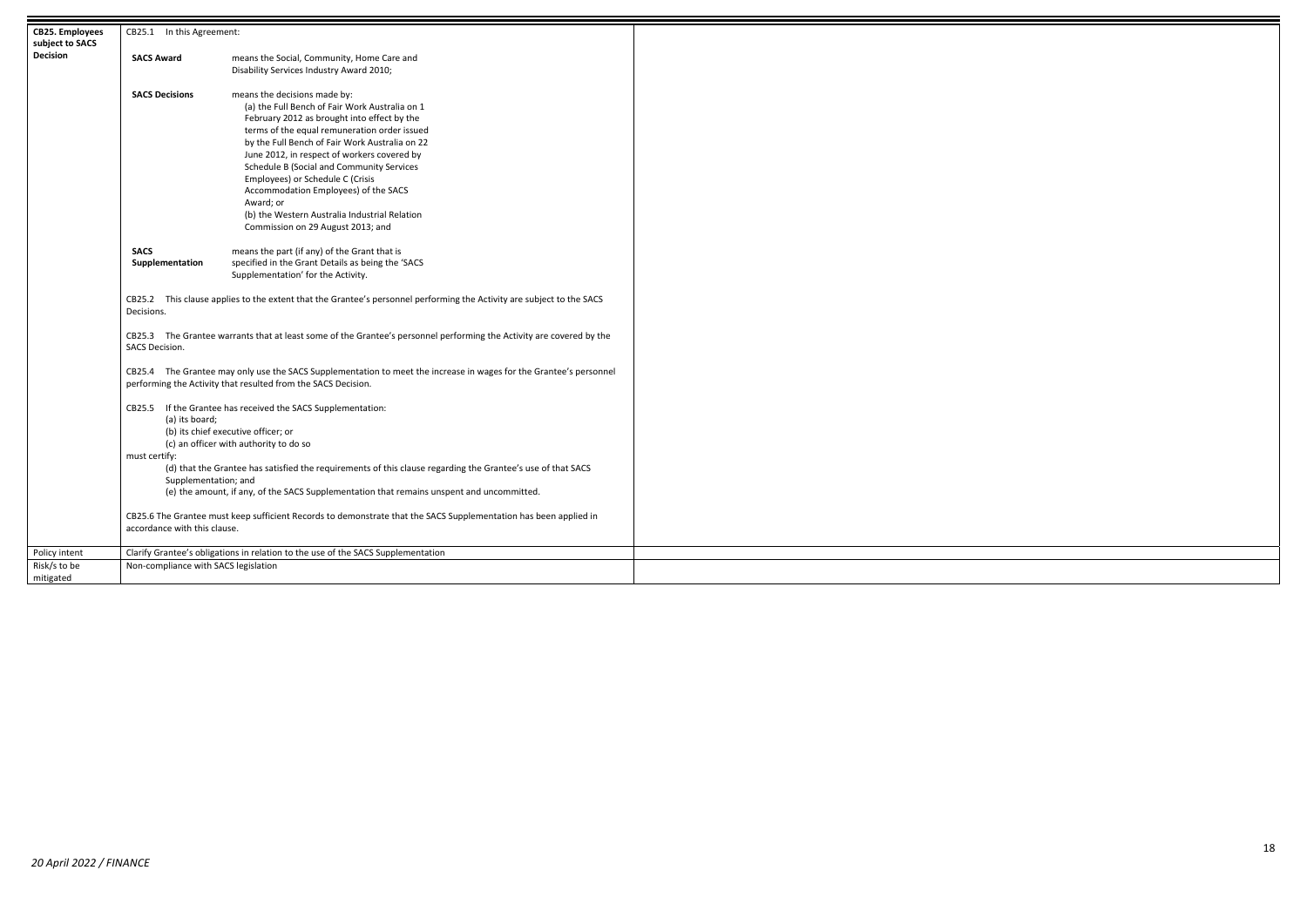| CB26. Program<br>interoperability | CB26.1                                                                                                                                                                                                                                                                            | In this Agreement:                                                                                                                                                                                                                       |  |
|-----------------------------------|-----------------------------------------------------------------------------------------------------------------------------------------------------------------------------------------------------------------------------------------------------------------------------------|------------------------------------------------------------------------------------------------------------------------------------------------------------------------------------------------------------------------------------------|--|
| with National                     | <b>NDIA</b>                                                                                                                                                                                                                                                                       | means the National Disability Insurance Agency; and                                                                                                                                                                                      |  |
| <b>Disability</b><br>Insurance    | <b>NDIS</b>                                                                                                                                                                                                                                                                       | means the National Disability Insurance Scheme.                                                                                                                                                                                          |  |
| <b>Scheme</b>                     |                                                                                                                                                                                                                                                                                   |                                                                                                                                                                                                                                          |  |
|                                   | CB26.2                                                                                                                                                                                                                                                                            | The Parties agree:                                                                                                                                                                                                                       |  |
|                                   |                                                                                                                                                                                                                                                                                   | (a) that the arrangements that apply to this Agreement during the transition from the <i>[insert name of program]</i><br>implemented by <i>[insert name of policy entity]</i> to the NDIS implemented by NDIA are <i>[insert name of</i> |  |
|                                   |                                                                                                                                                                                                                                                                                   | arrangements] [available at [insert where arrangements can be found] [or] [set out at Schedule X]; and<br>(b) to comply with the review process set out in the <i>[insert name of arrangements]</i> .                                    |  |
|                                   | The Commonwealth [represented by [insert name of relevant entity if this is not the contracting entity,]] may<br>CB26.3<br>investigate any instances of non-compliance with the <i>linsert name of arrangements</i> ] and provide written advice on the<br>investigation to NDIA. |                                                                                                                                                                                                                                          |  |
|                                   | The Commonwealth may disclose information relating to non-compliance with the standards set out in <i>[insert</i> ]<br>CB26.4<br>name of arrangements] by the Grantee to another Commonwealth entity when that serves the Commonwealth's legitimate<br>interests.                 |                                                                                                                                                                                                                                          |  |
|                                   | CB26.5                                                                                                                                                                                                                                                                            | A finding by the Commonwealth of non-compliance with the standards set out in <i>linsert name of arrangements]</i><br>that is reported to NDIA constitutes a non-compliance with an obligation under this Agreement.                     |  |
|                                   |                                                                                                                                                                                                                                                                                   |                                                                                                                                                                                                                                          |  |
| Policy intent                     | Clarify arrangements between granting entities and NDIA with regard to programs across a range of Commonwealth<br>departments.                                                                                                                                                    |                                                                                                                                                                                                                                          |  |
| Risk/s to be<br>mitigated         | Non compliance with entities' arrangements relating to CoS programmes                                                                                                                                                                                                             |                                                                                                                                                                                                                                          |  |

| <b>CB27. Rollover of</b>                          | CB27.1 In this Agreement:                                                                                                                                                                                                                                                                                                    |
|---------------------------------------------------|------------------------------------------------------------------------------------------------------------------------------------------------------------------------------------------------------------------------------------------------------------------------------------------------------------------------------|
| Surplus and<br><b>Uncommitted</b><br><b>Funds</b> | means surplus and uncommitted funds provided by the Commonwealth through<br><b>Surplus and Uncommitted Funds</b><br>previous grant agreements relating to activities which are the same as or similar to the Activity and which are confirmed by<br>final financial statements provided under the previous grant agreements. |
|                                                   | CB27.1 The Parties acknowledge that the Grantee may hold Surplus and Uncommitted Funds.                                                                                                                                                                                                                                      |
|                                                   | CB27.2 The Commonwealth may give the Grantee written approval to retain all or part of any Surplus and Uncommitted<br>Funds and treat those funds as part of the Grant provided under, and subject to, this Agreement. The Commonwealth may<br>give such approval subject to conditions.                                     |
|                                                   | The Grantee agrees to acquit in the Reporting Material any Surplus and Uncommitted Funds that are retained and<br>CB27.3<br>used to deliver the Activity under this Agreement.                                                                                                                                               |
|                                                   | CB27.4 This clause does not affect the Commonwealth's right to require the repayment of the balance of Surplus and<br>Uncommitted Funds.                                                                                                                                                                                     |
|                                                   | CB27.5 This clause survives the termination or expiry of the Agreement.                                                                                                                                                                                                                                                      |
| Policy intent                                     | Streamlining administration of Grant Activities                                                                                                                                                                                                                                                                              |
| Risk/s to be<br>mitigated                         | Administrative burden on Grantees and the Commonwealth with respect to surplus and uncommitted funds                                                                                                                                                                                                                         |